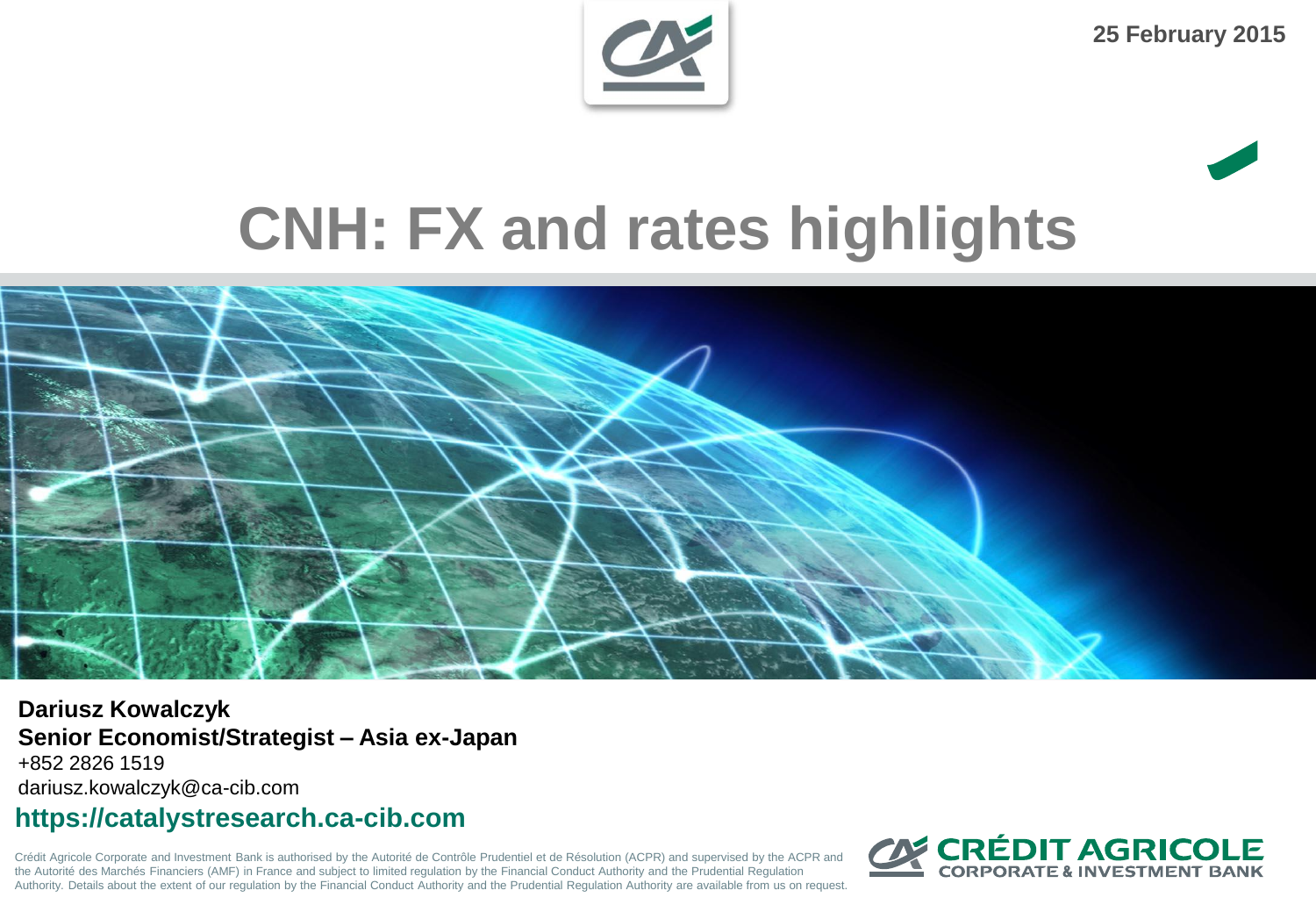

#### **Contents:**

- **p.2 CNY / CNH: under pressure**
- **p.19 CNH CCS: up, up and away**
- **p.28 Forecasts**

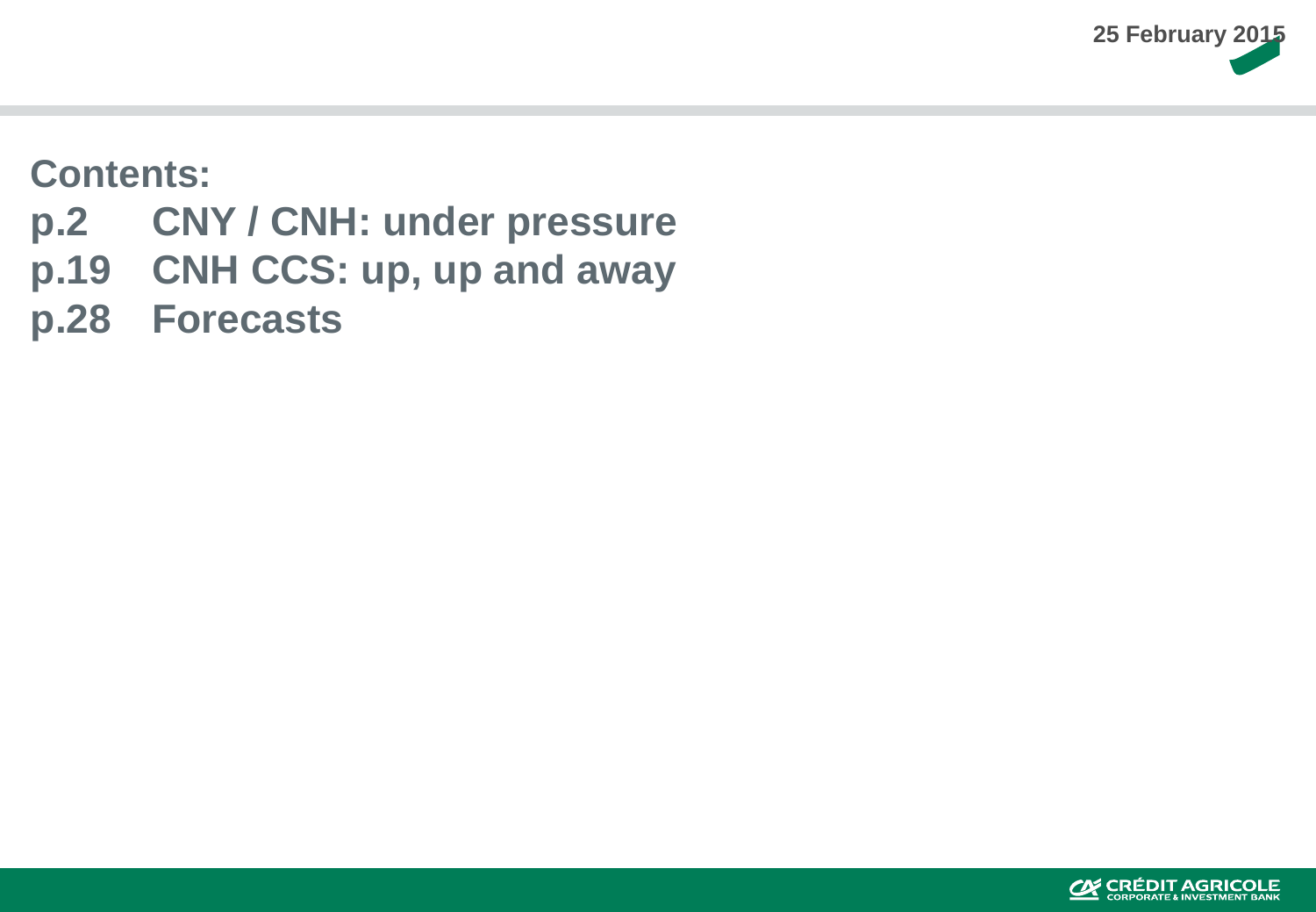

# **CNY / CNH: under pressure**

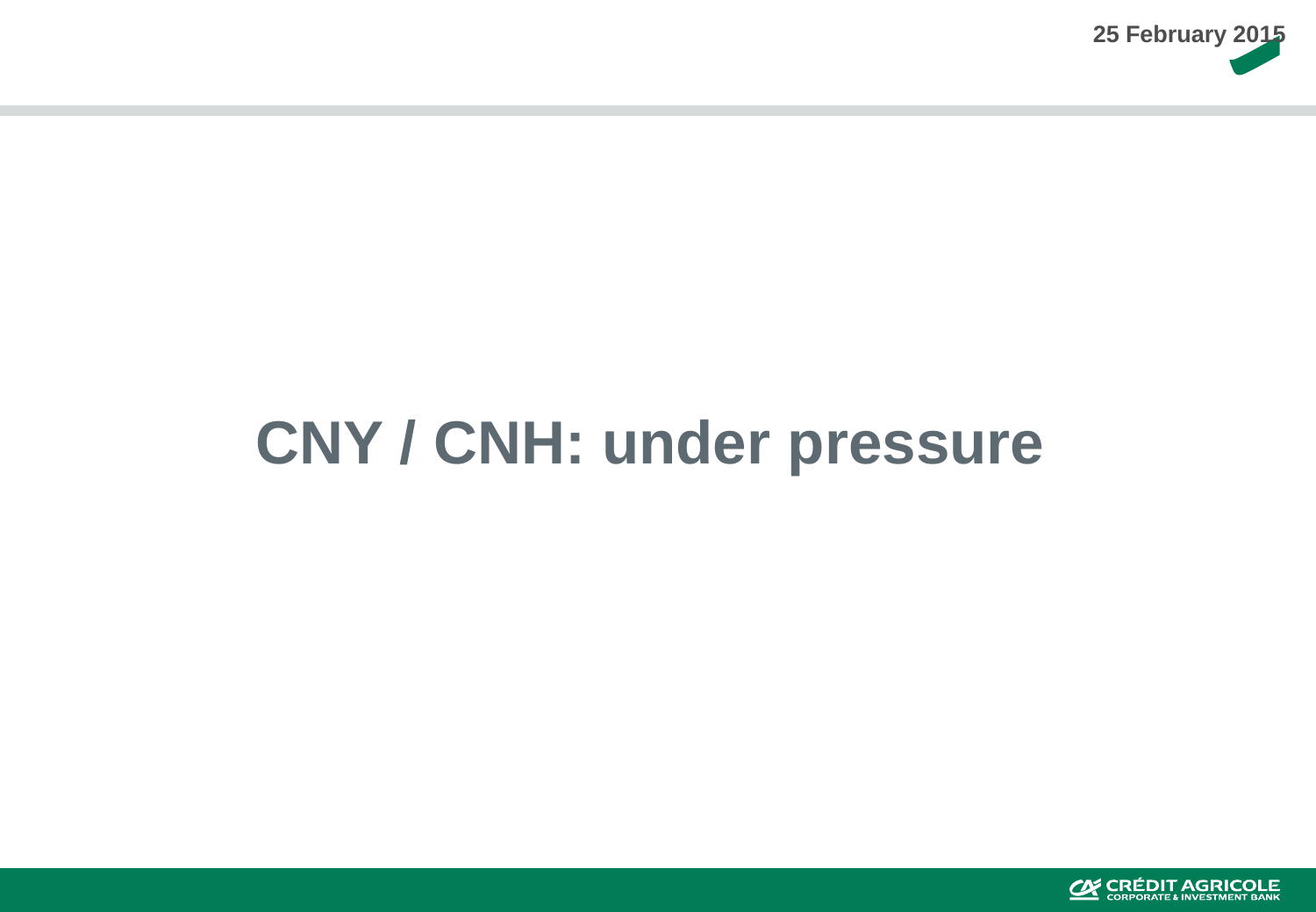## **2 nd year of declines?**

- RMB depreciated 2.5% in 2014 and is 0.6% down YTD
- $\checkmark$  Declines have been driven by foreign debt repayment by onshore corporates
- $\checkmark$  We expect downward pressure to continue in Q1 and Q2, towards 6.30 6.35
- $\checkmark$  The pressure will dissipate by mid-year and a we see a recovery in H2 to 6.16



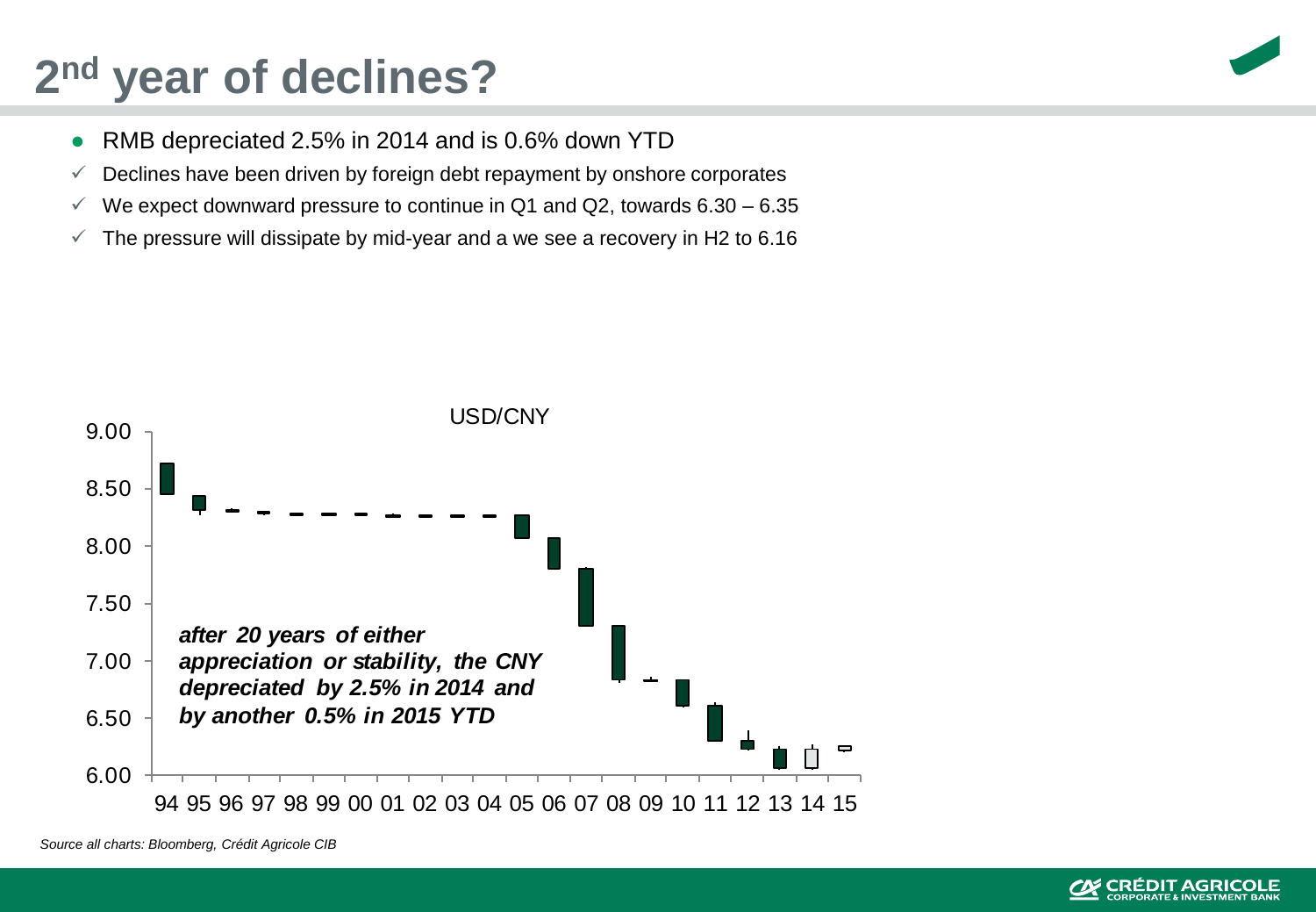## **Weakening fundamentals**

- RMB fundamentals have weakened
- $\checkmark$  Growth is in decline
- $\checkmark$  Net international investment position has shrunk
- $\checkmark$  FX reserves have peaked



Net international investment position, quarterly, \$bn





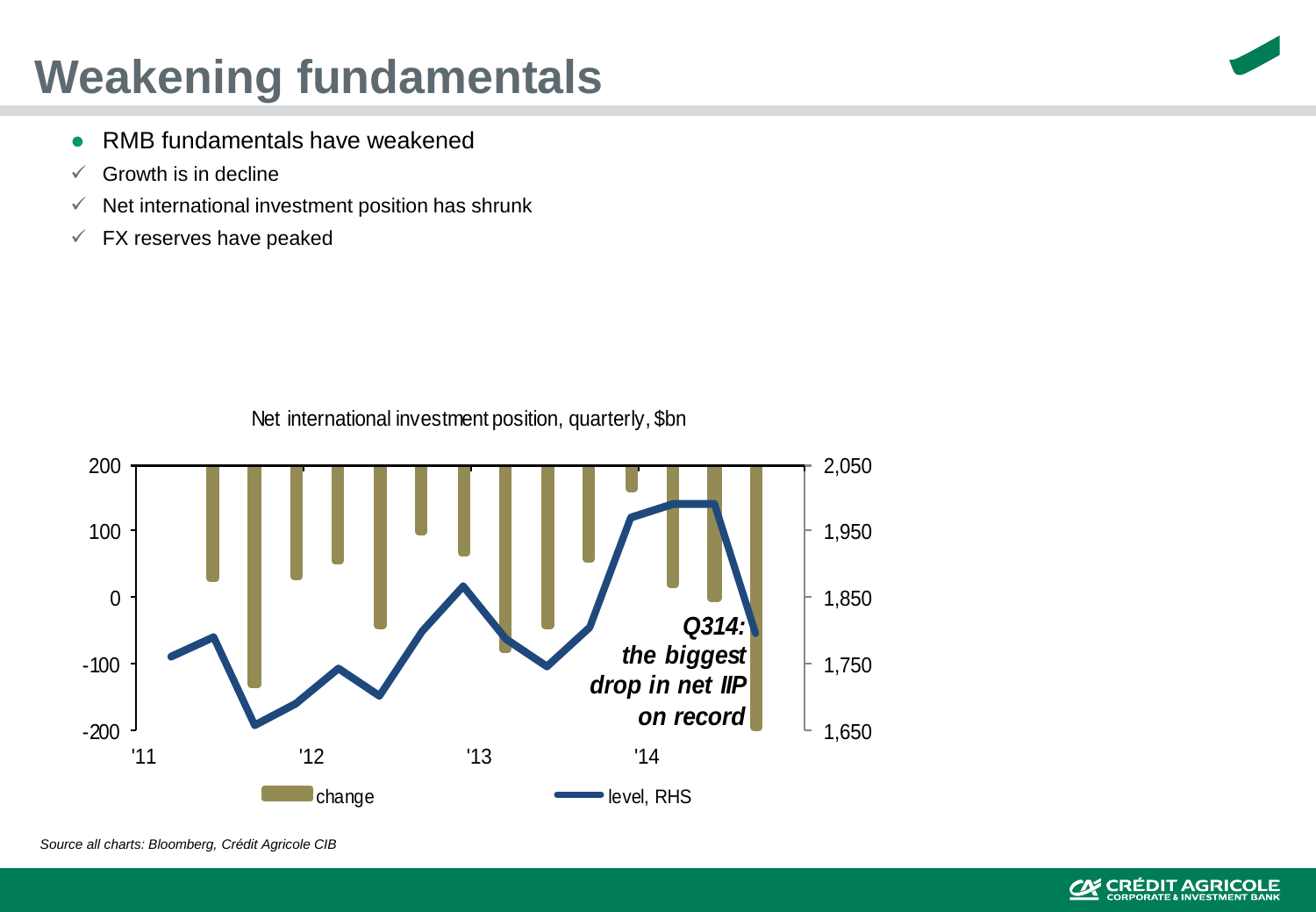#### **Despite a record surplus in goods trade…**

- Surplus in goods trade hit record \$60b in January
- $\checkmark$  However, it has been overwhelmed by outflows from other current account items and by capital account deficit



*\*Jan - Feb data is averaged to remove Lunar New Year effects*

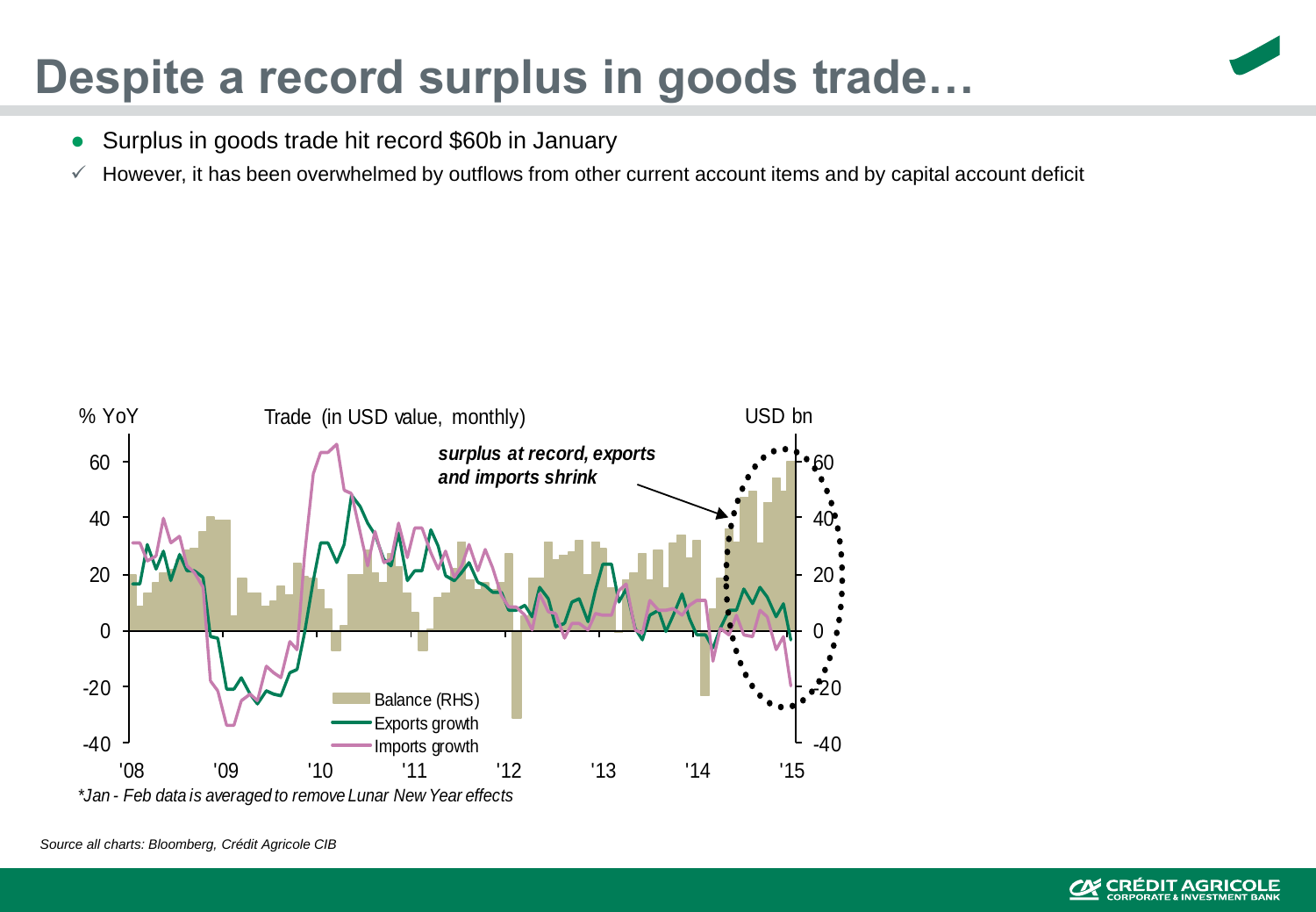#### **…a balanced external position**

- After years of surpluses, China's external position has become balanced
- $\sqrt{}$  Q414 actually saw a shortfall of \$30bn the biggest ever





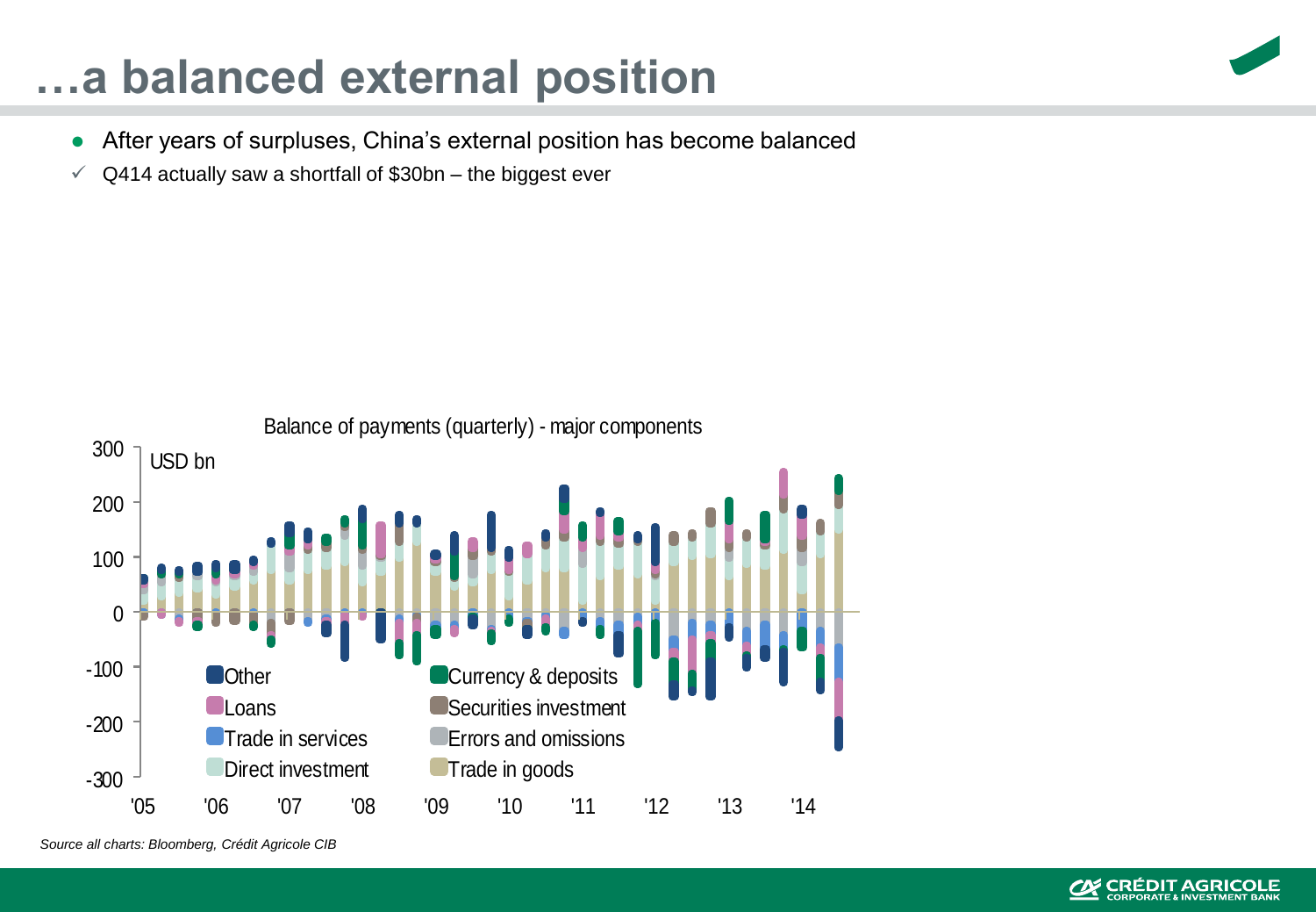#### **Negative balance of transactions**

- While BoP is negative, balance of international FX receipts and payments looks even worse
- $\checkmark$  Balance of onshore transactions is showing a still deeper shortfall





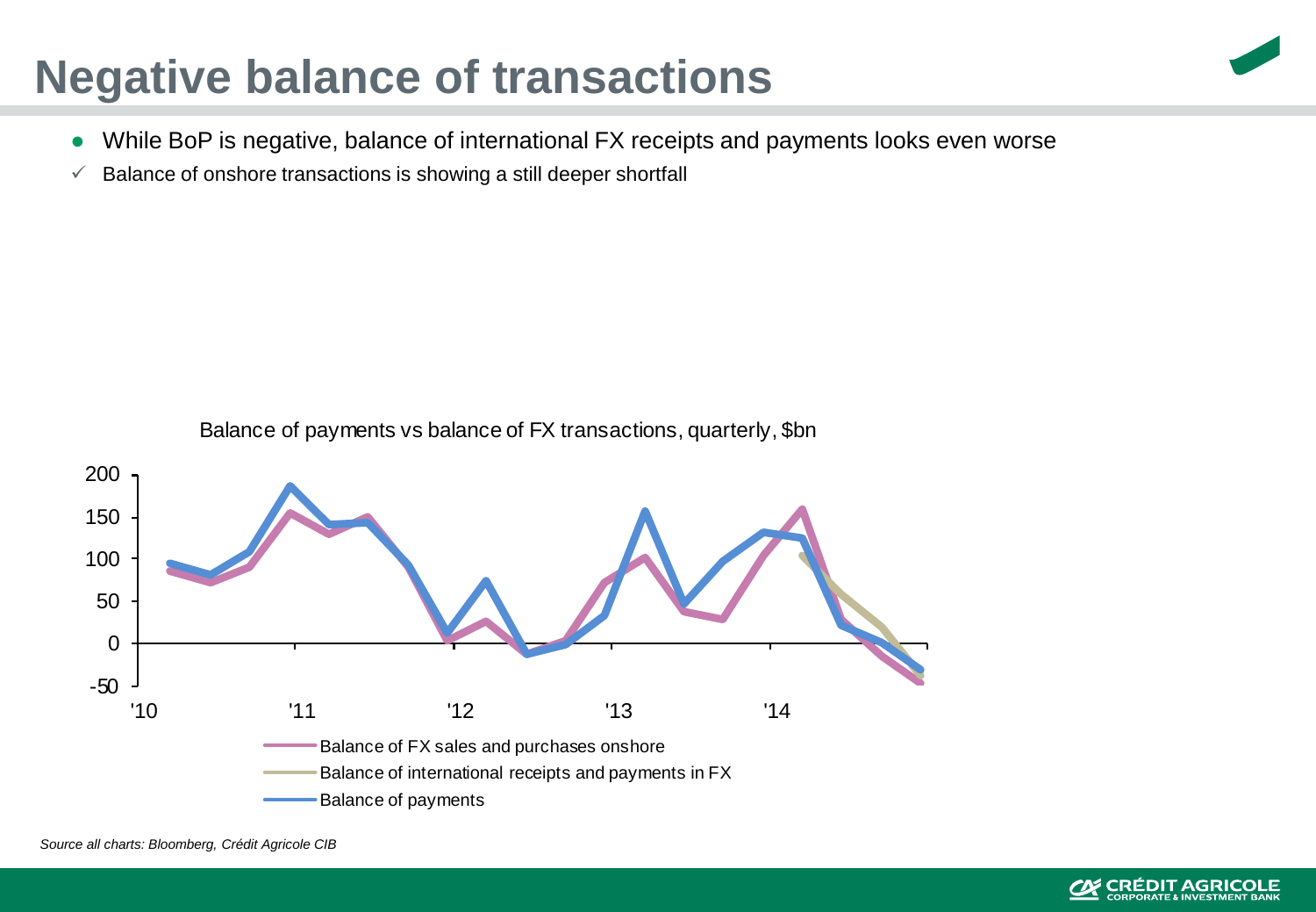#### **RMB internationalization is a negative**



- Inflows are increasingly denominated in the RMB
- $\checkmark$  This leaves less FX inflows
- $\checkmark$  Outflows are more strongly biased towards FX



International client receipts - currency breakdown

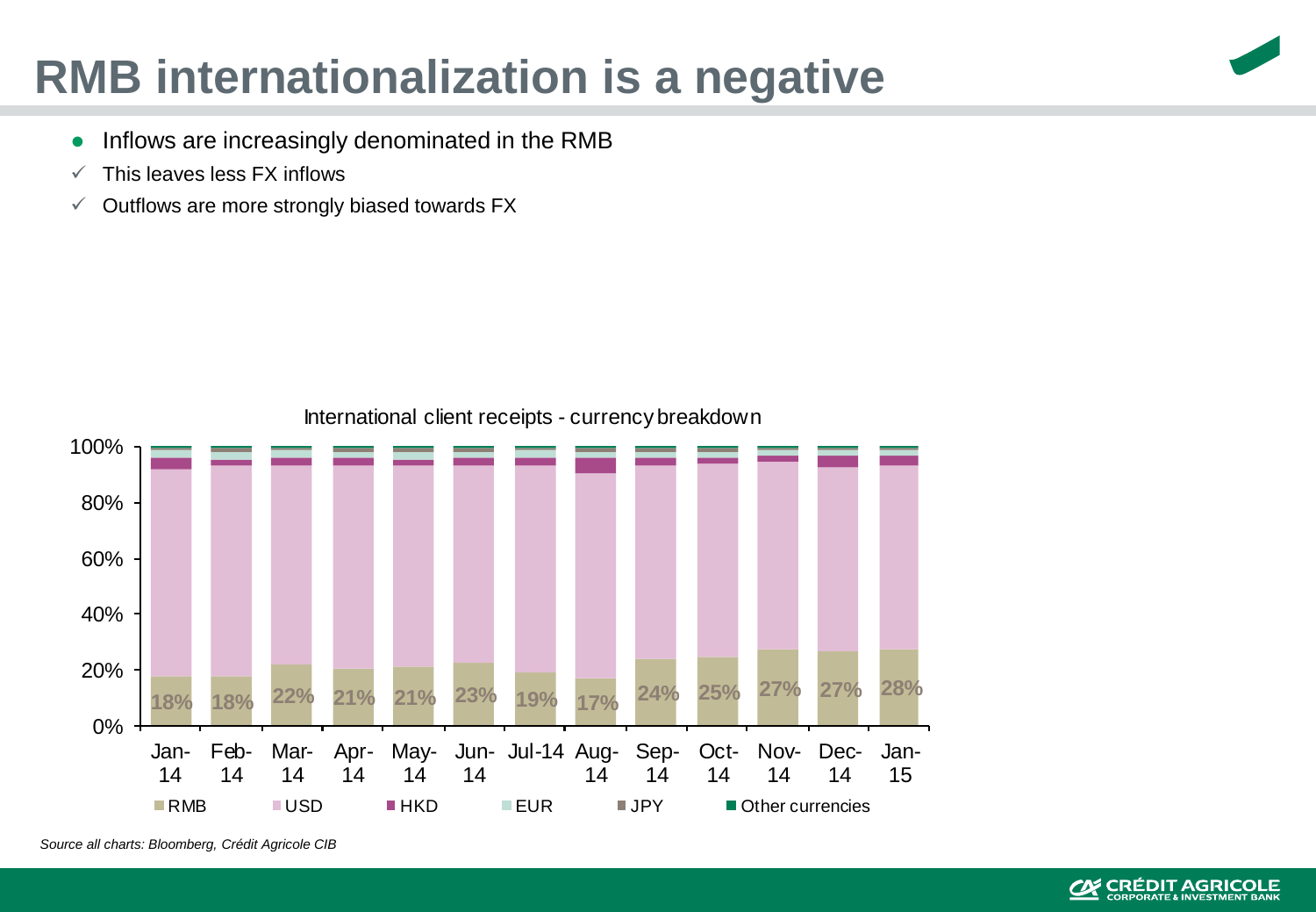

Receipts from abroad vs FX sales onshore ,' \$bn, 2014



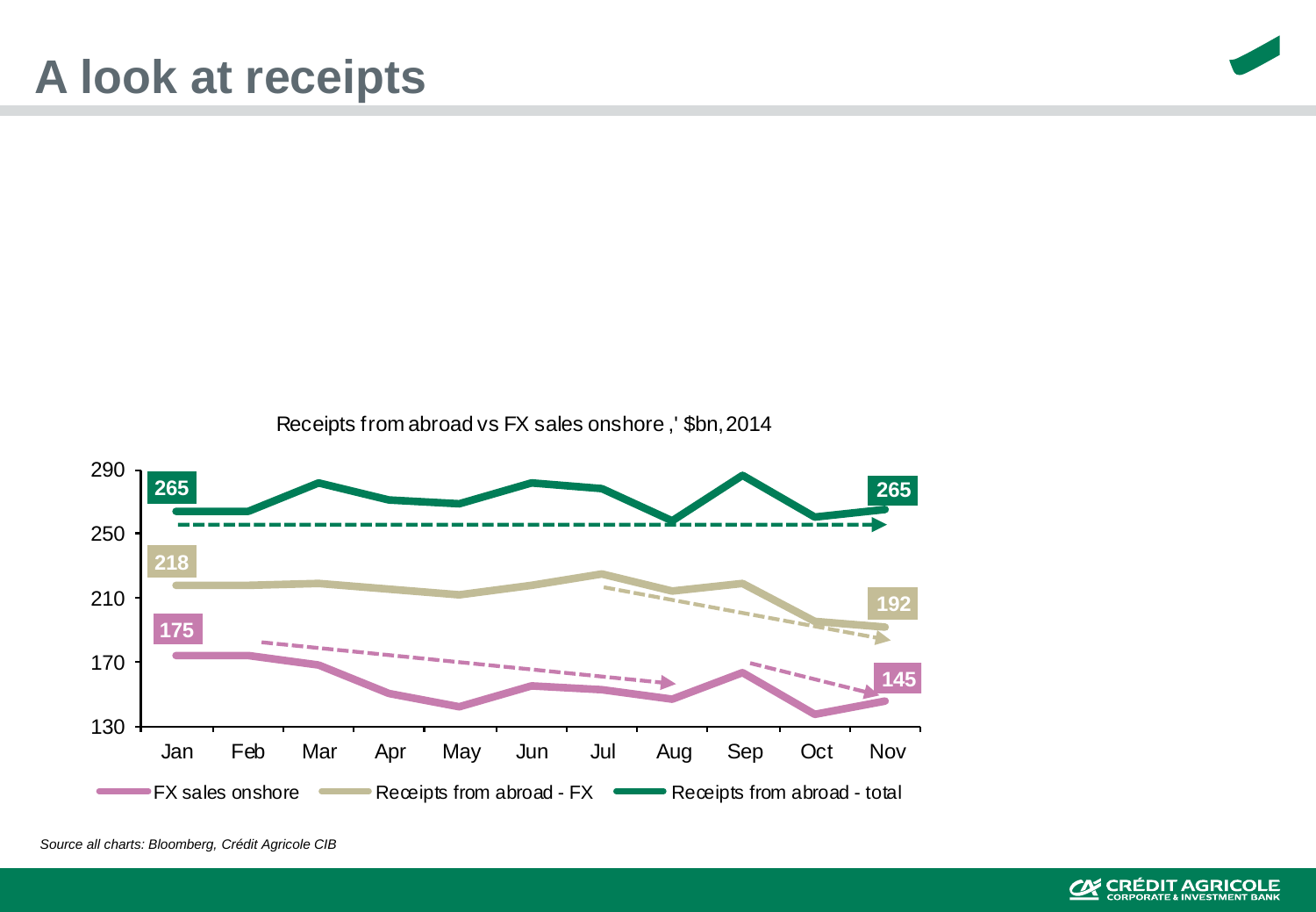

Payments abroad vs FX purchases onshore, \$bn, 2014



*Source all charts: Bloomberg, Crédit Agricole CIB*

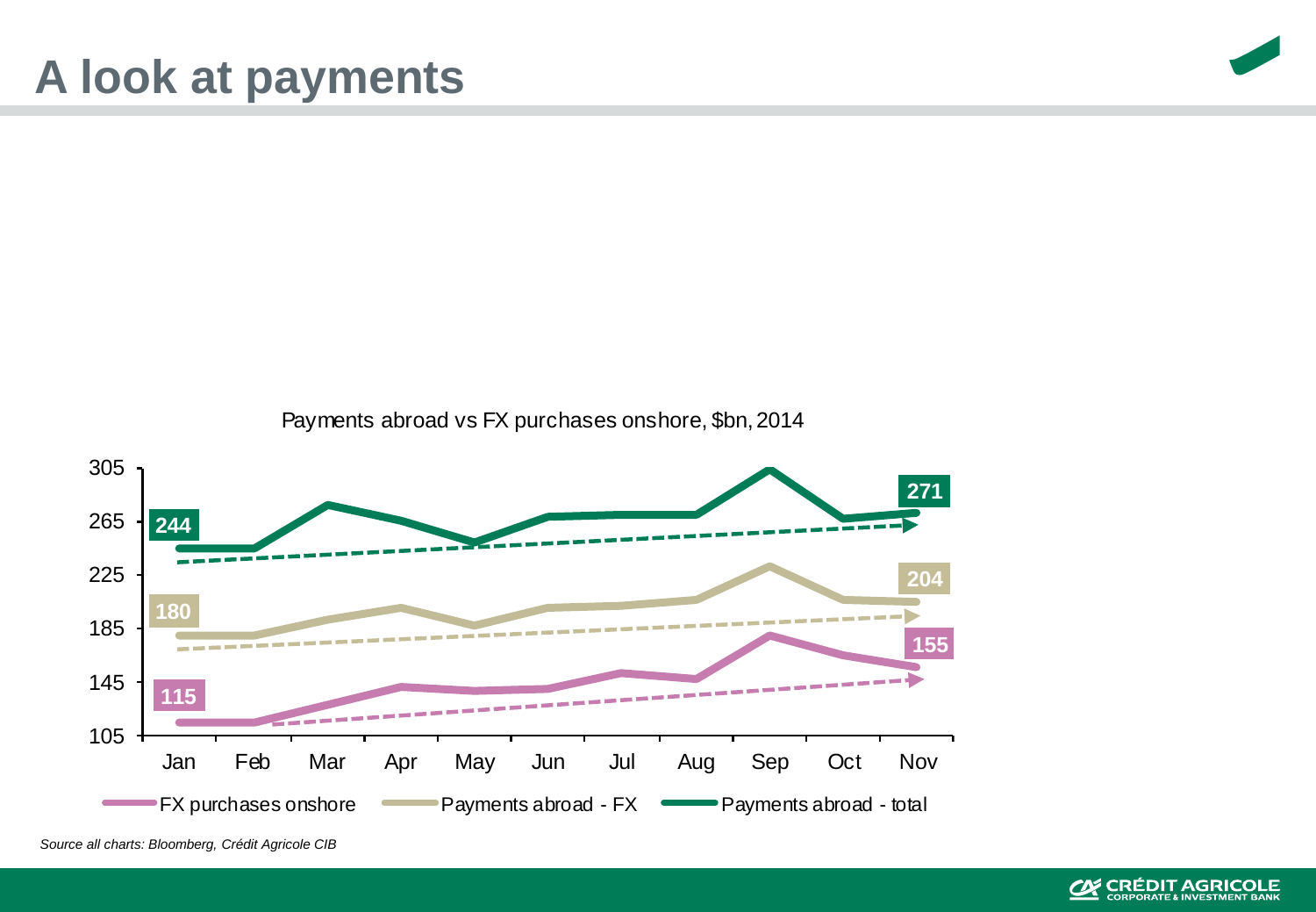#### **Monthly data shows net FX buying onshore**

- Over four out of the past five months China had a net outflow of FX
- $\checkmark$  Over the past six months the onshore market saw net onshore FX purchases
- $\checkmark$  In January, net FX flow to China was positive again, but onshore market still saw net FX buying (probably as inflows were kept in FX)

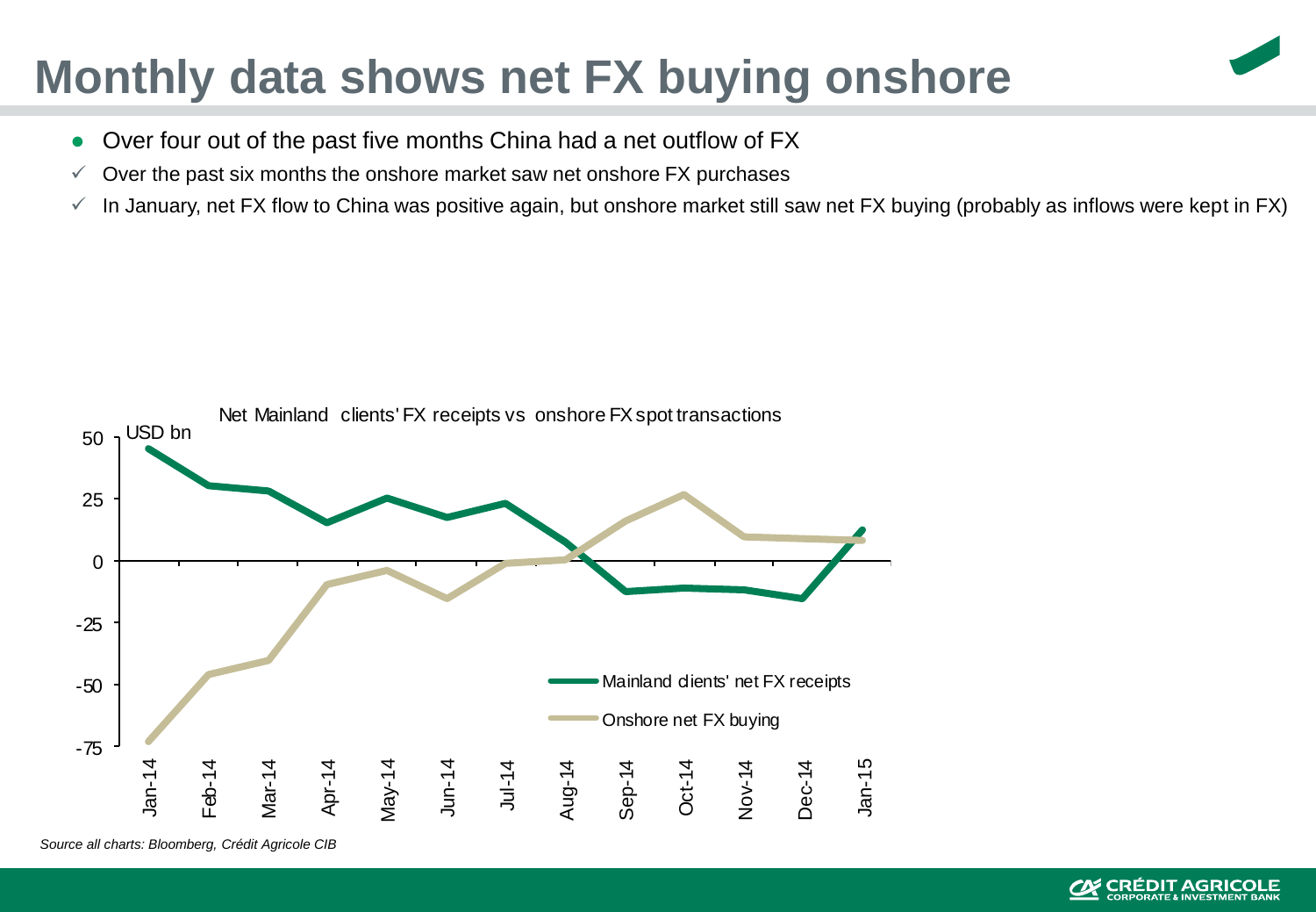#### **PBoC acts to stabilise USD/CNY exchange rate**

- Weakening of the fixing
- **FX** interventions
- How about band widening?
- $\checkmark$  Not under pressure!



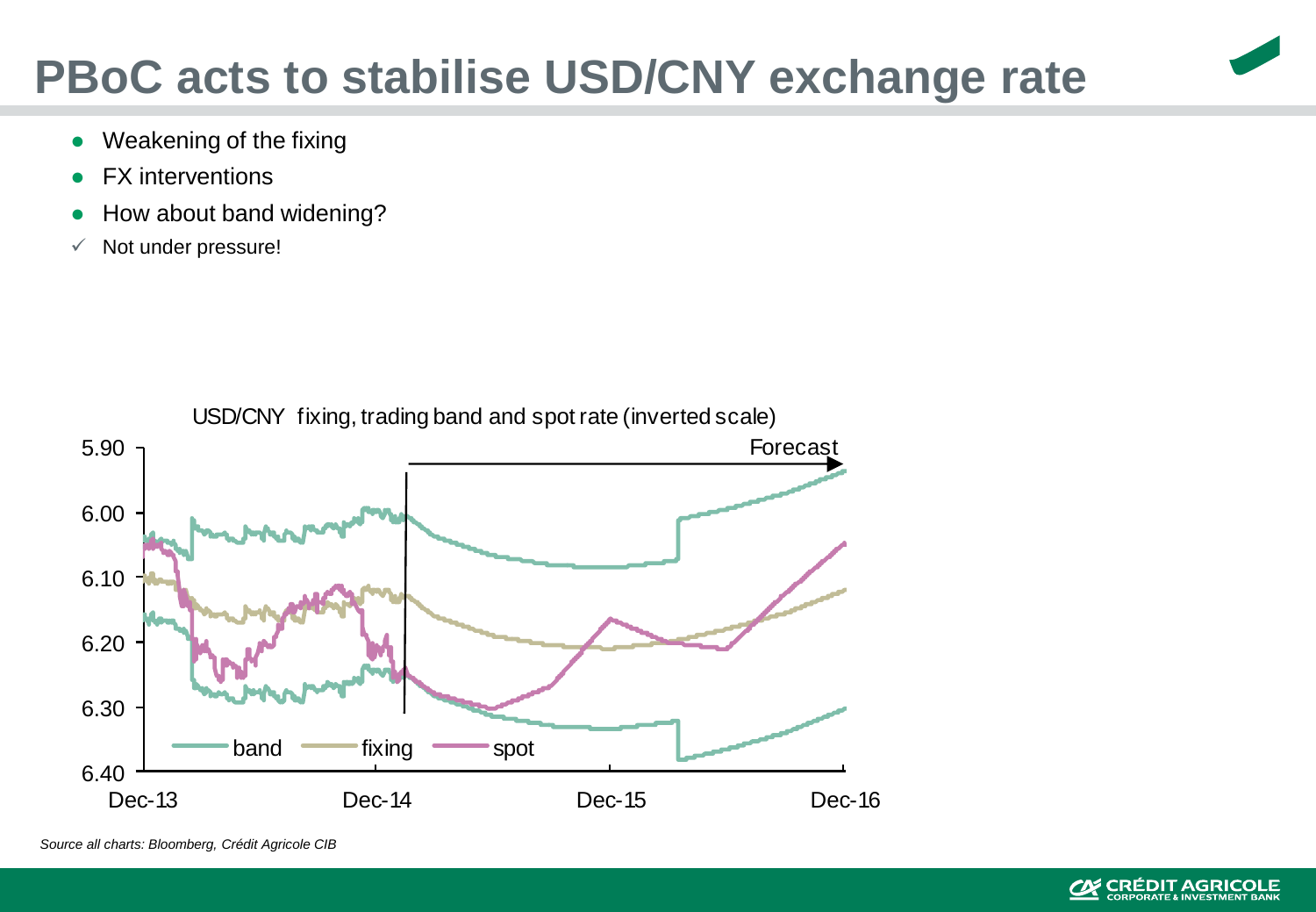#### **Low end of the band**

- Onshore RMB is trading closer to the low end of the band than ever
- $\checkmark$  CNH is again outside of the band



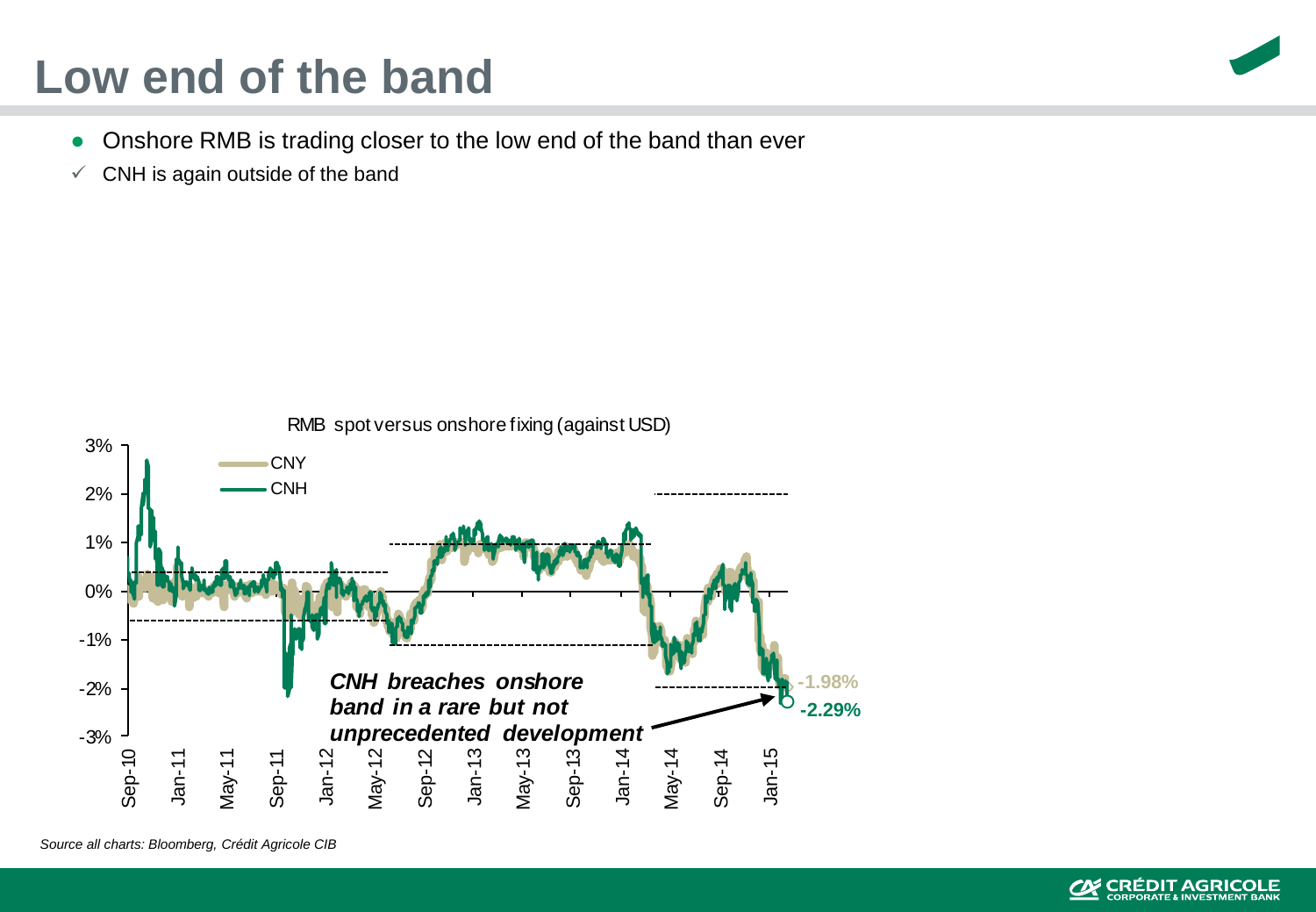#### **Spot – forward RMB curve overview**



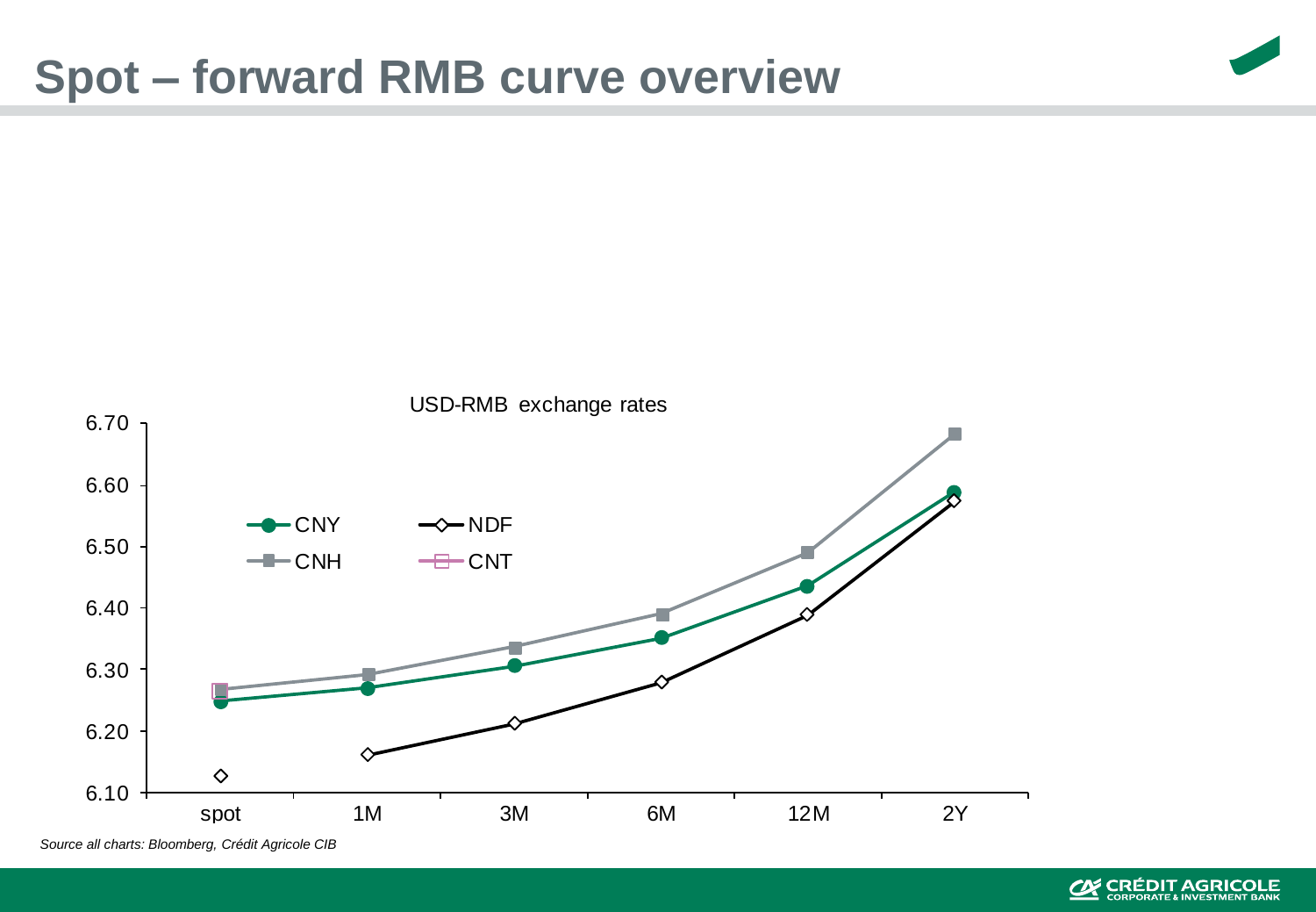#### **CNH spot at a discount again**

- CNH is trading at a discount to onshore RMB due to:
- $\checkmark$  Lack of PBoC interventions offshore
- $\checkmark$  Foreign exporters hedging in the CNH market



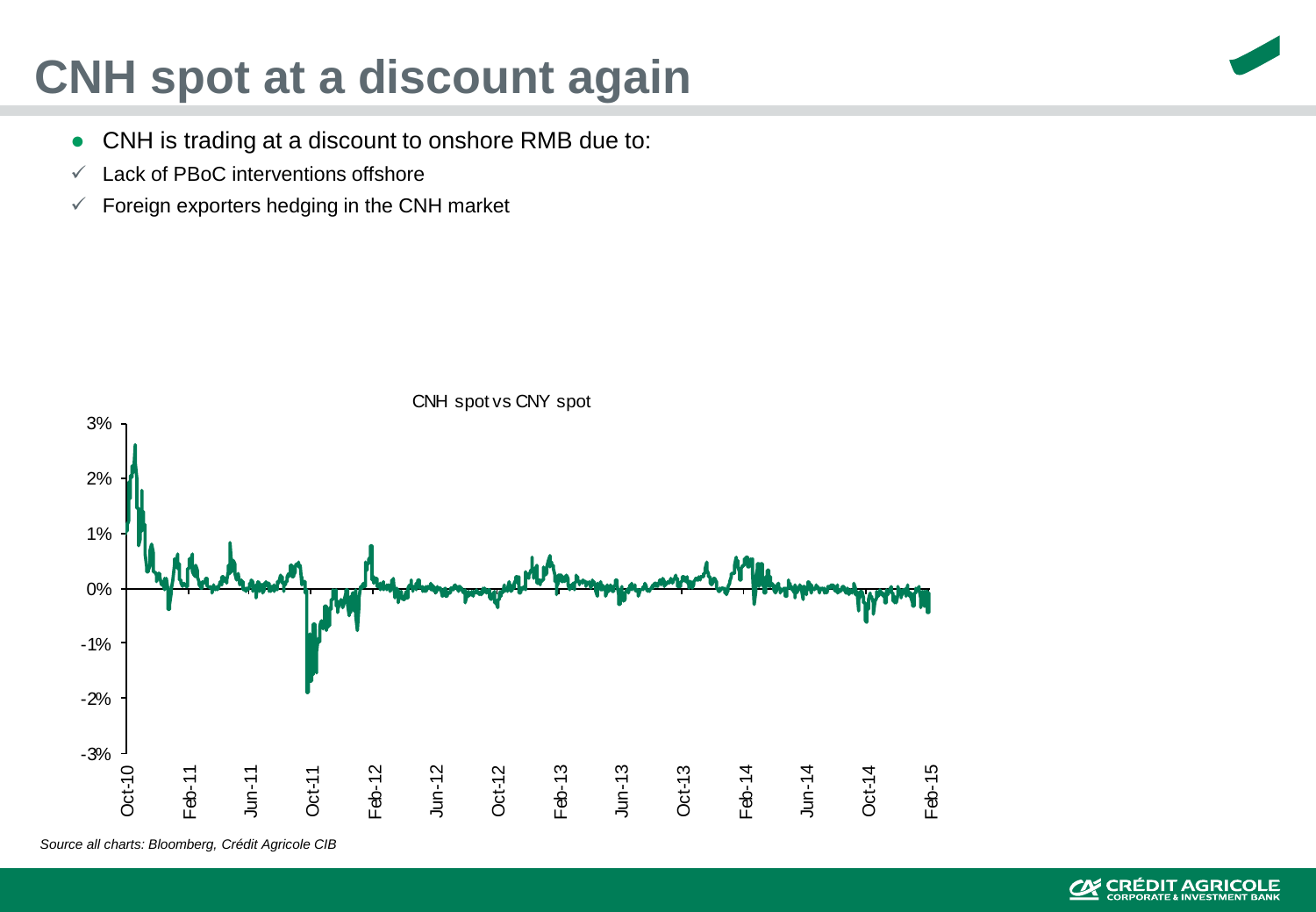#### **Record levels of FX swap points**



- CNH market liquidity has tightened due to:
- $\checkmark$  Higher onshore money market rates
- $\checkmark$  Net outflows of liquidity to the onshore market
- CNH forward points are at record highs due to tight liquidity and foreign exporter hedging

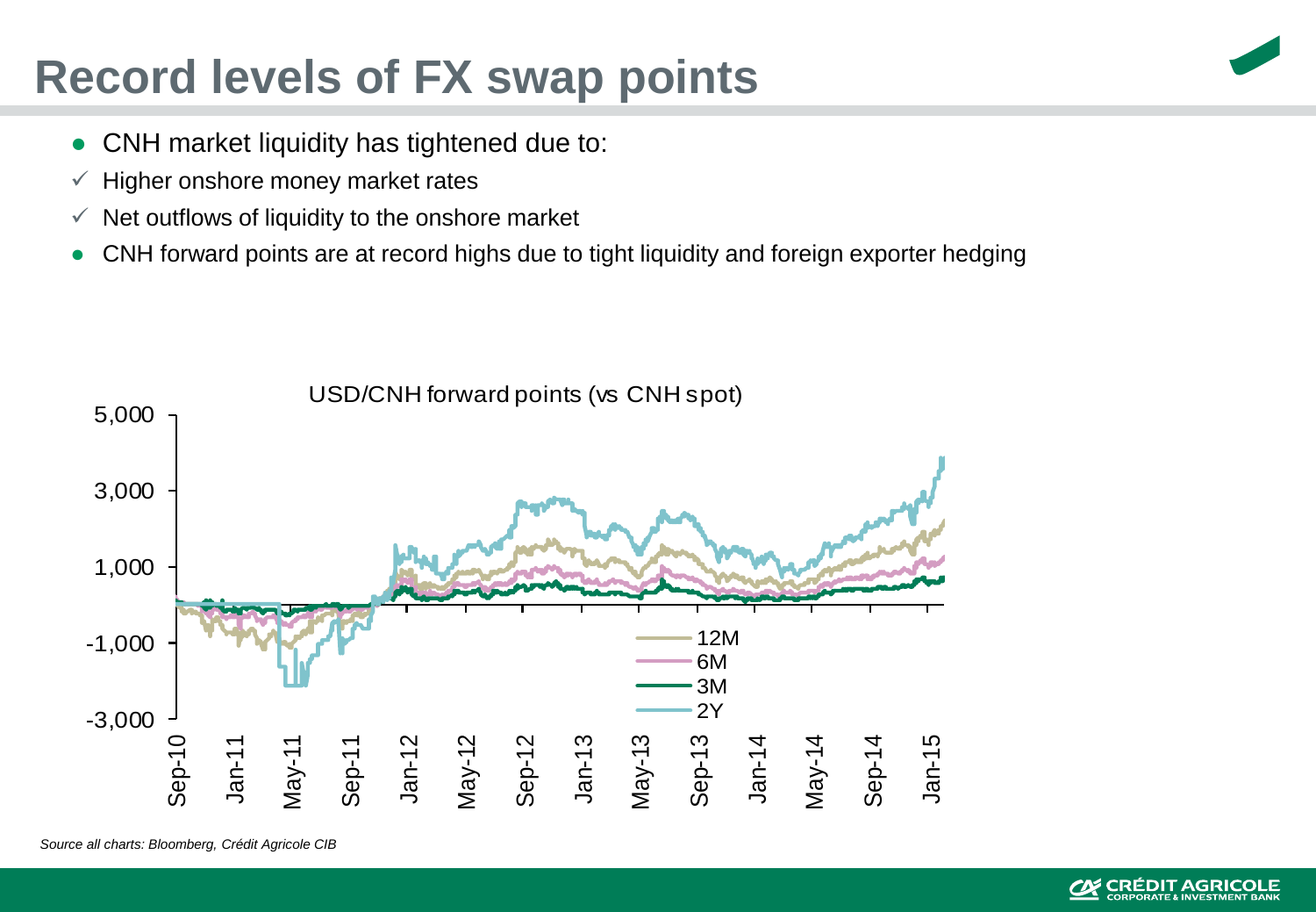### **Vols are surging**

- CNH implied vols have risen to the highest level since late 2011
- $\checkmark$  Realized volatility is slowly catching up
- $\checkmark$  Vols corrected in February after spo stabilised
- $\checkmark$  There is still some limited near-term and larger medium-term upside to vols



USD/CNH 1Y vols

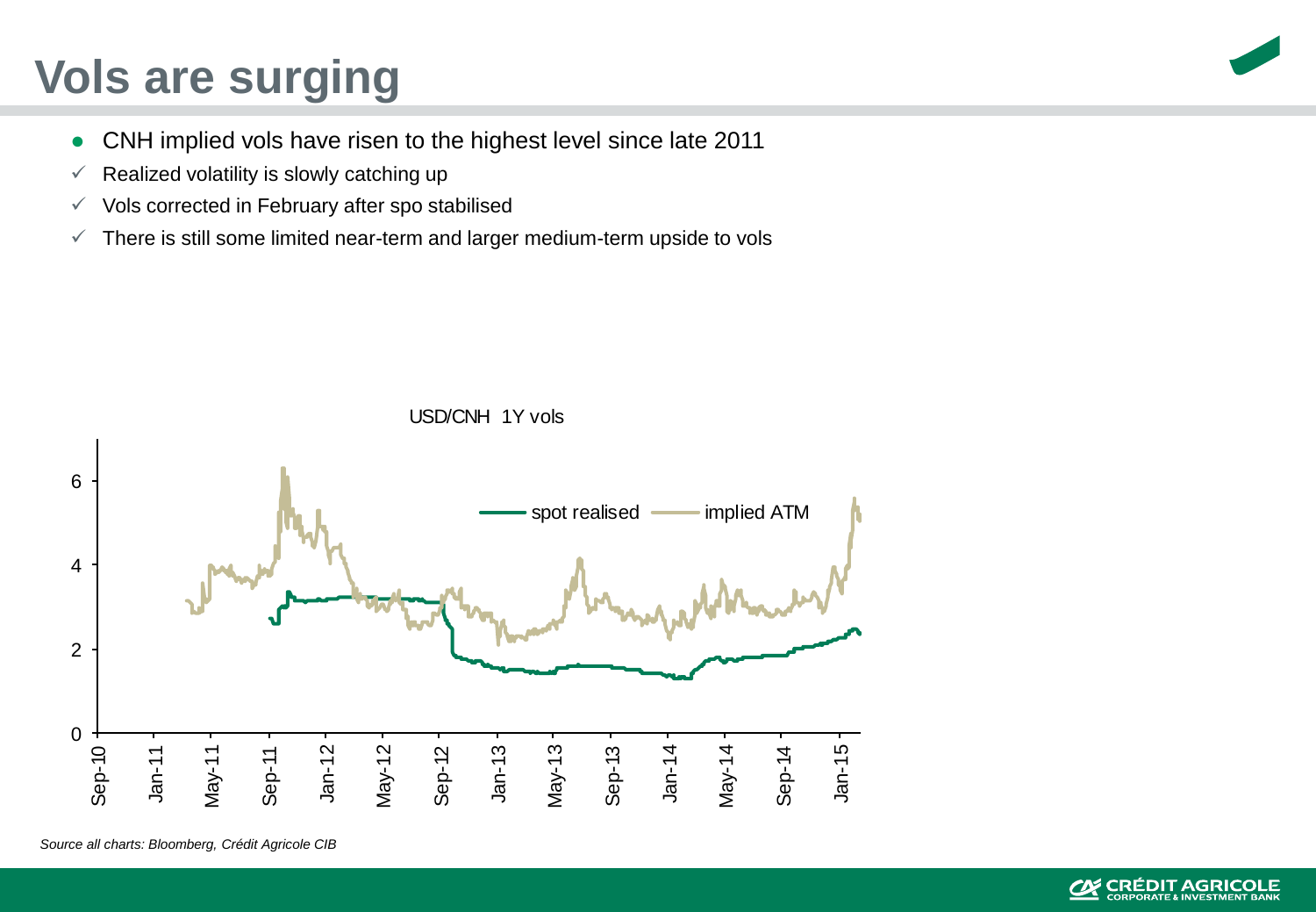#### **Risk reversals highest ever**

- Risk reversals have surged
- $\checkmark$  Markets fear further spot depreciation



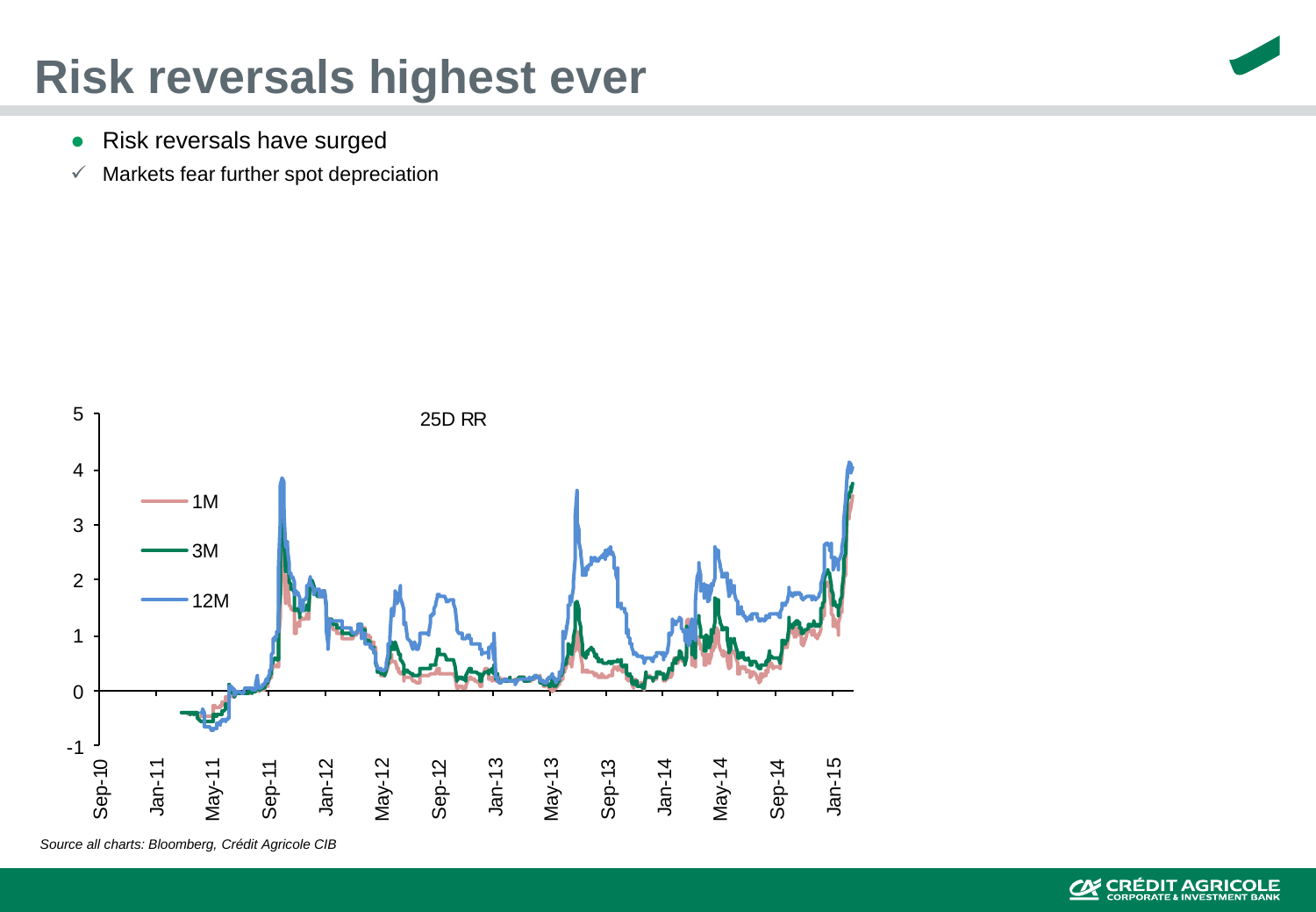

# **CNH CCS: up, up and away**

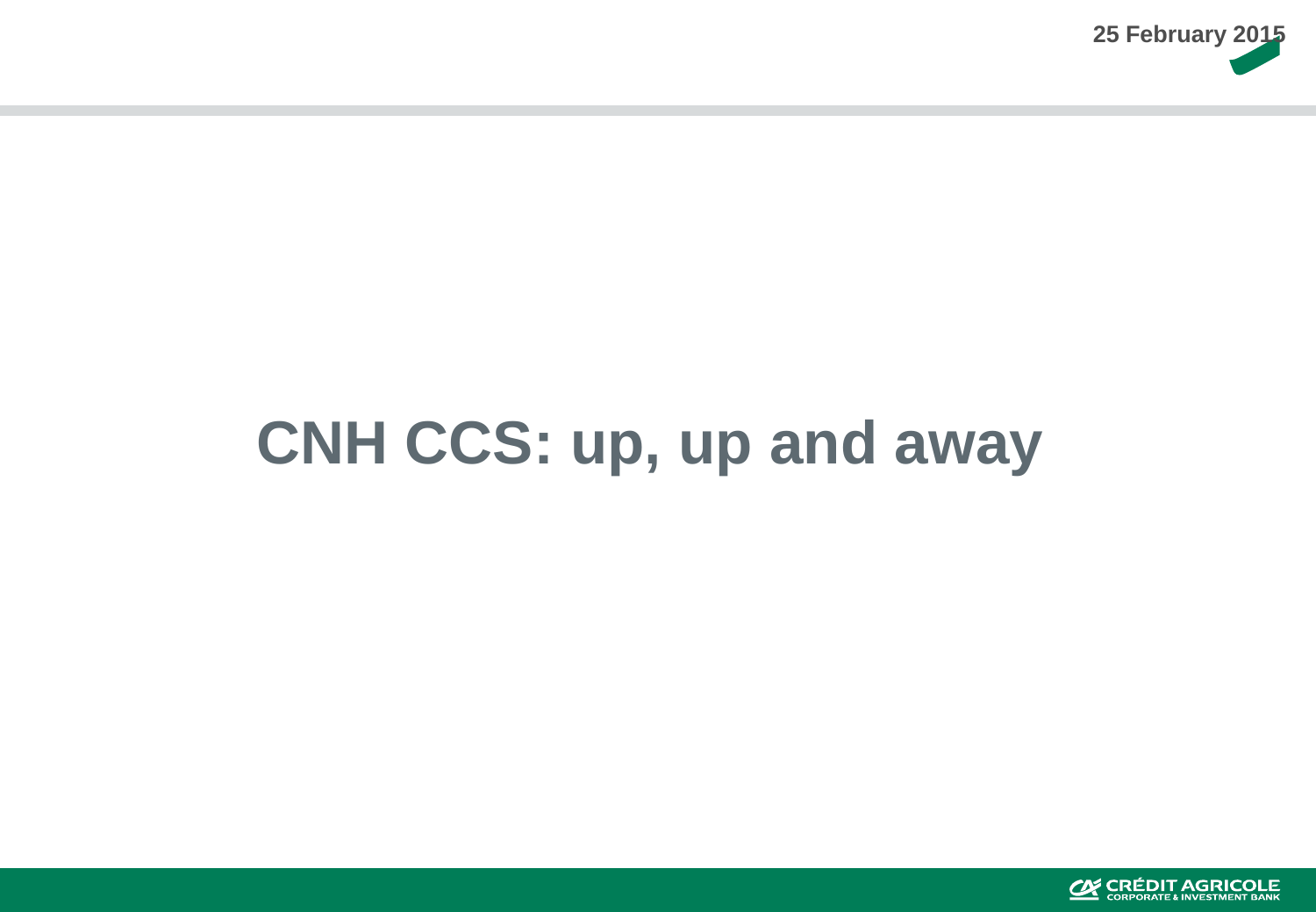## **CNH CCS at record highs**

- CNH CCS rates have trended higher YTD, reaching record high levels
- $\checkmark$  Tightening of CNH liquidity
- $\checkmark$  Shift to the right of CNH FX swap points





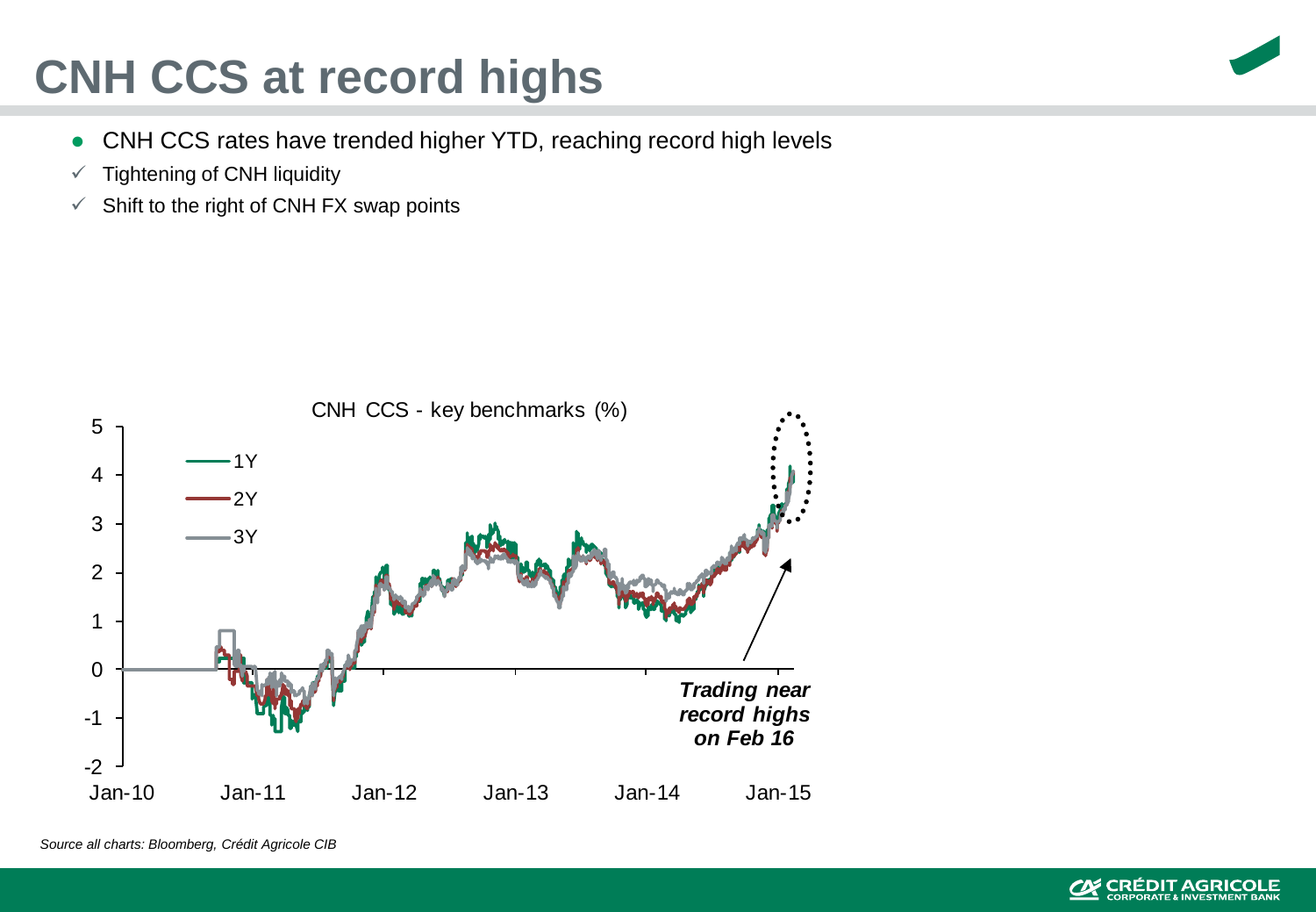### **Inverted relationship between liquidity and spreads**

• As a result of the liquidity tightness, in January the CNH CCS curve to become fully inverted



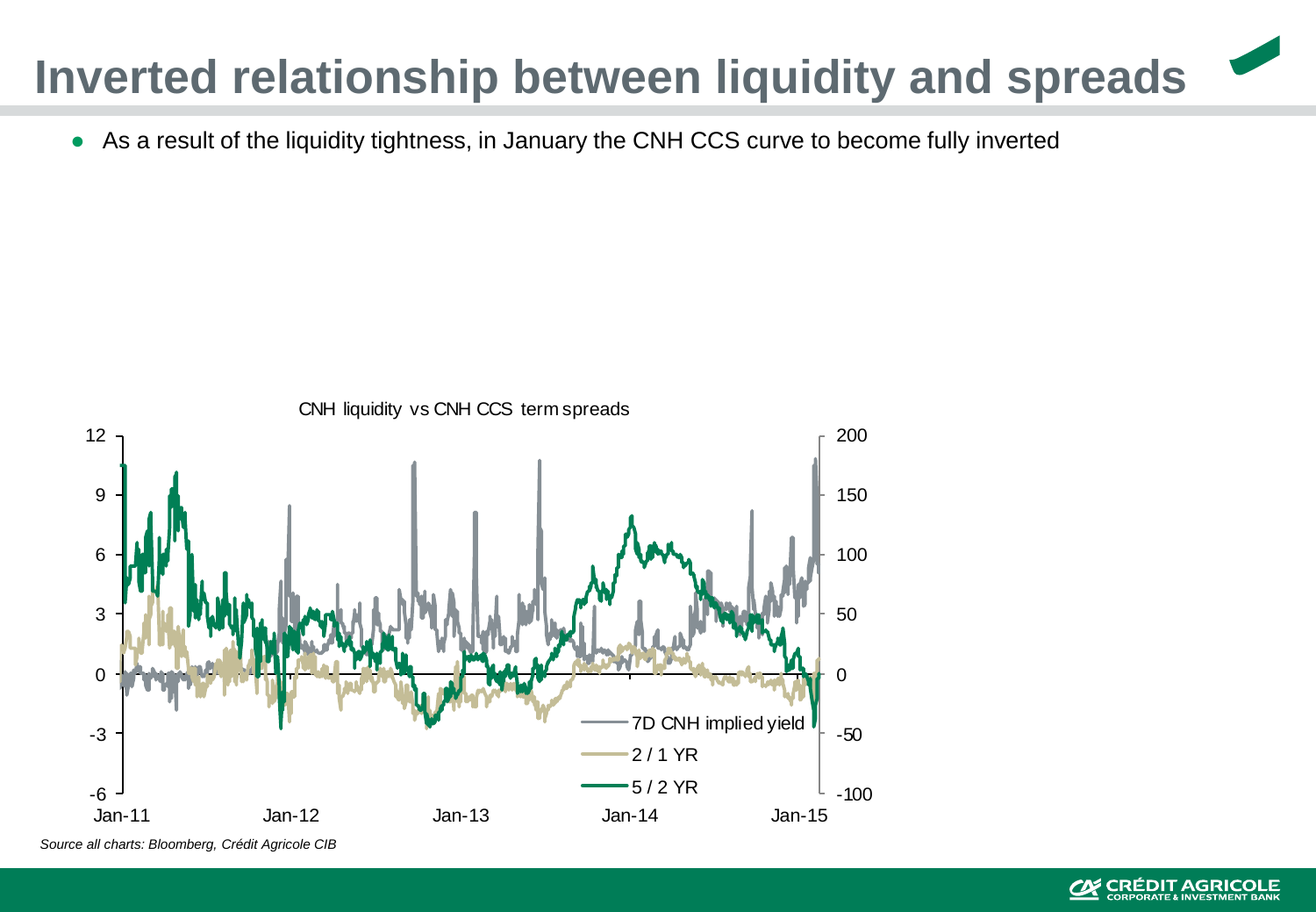#### **The curve is inverted beyond 3Y**

- All CNH CCS tenors have moved upwards
- $\checkmark$  The short end has seen the steepest increase
- $\checkmark$  The curve is inverted beyond the 7Y tenor



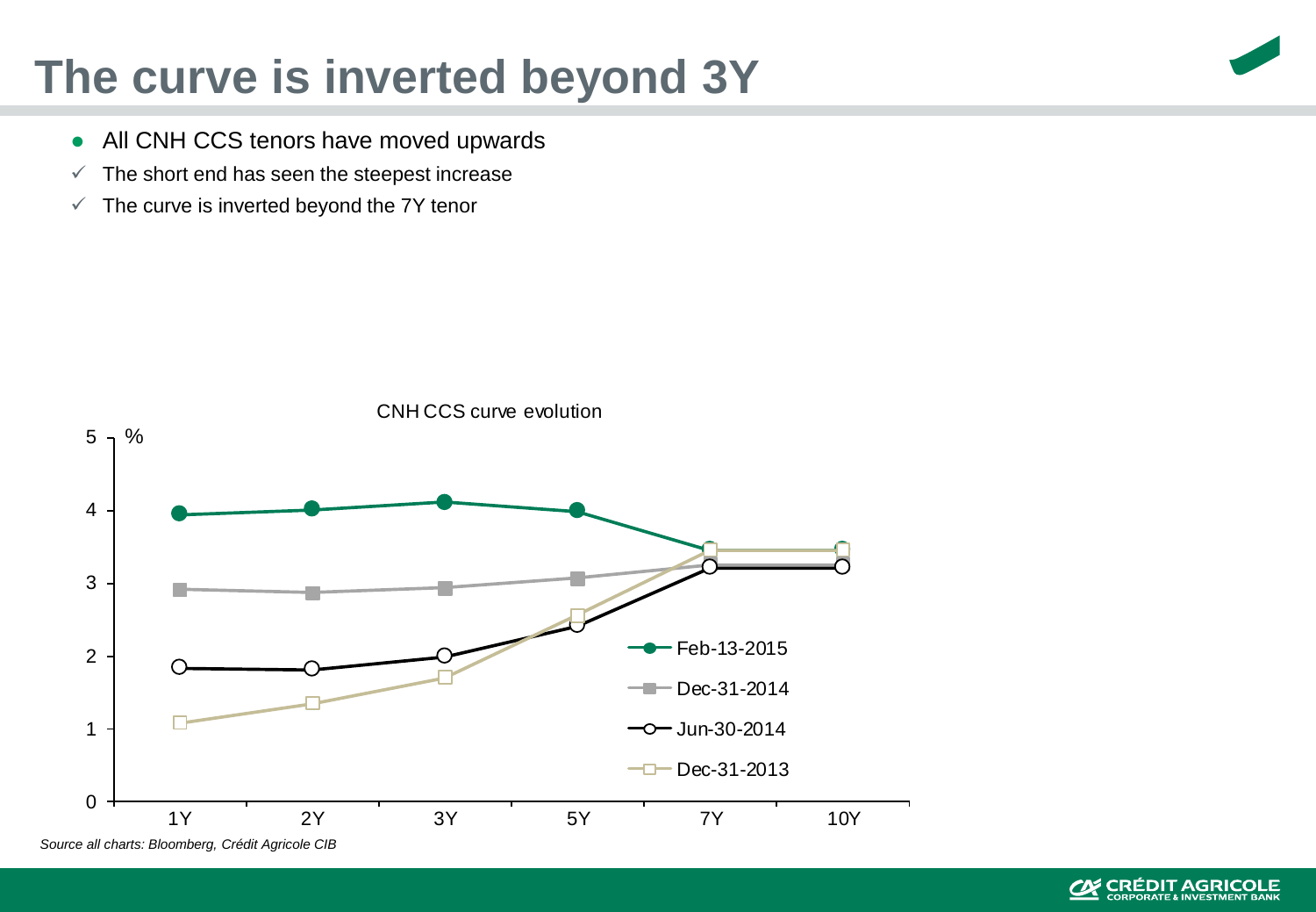## **Offshore RMB deposits: are they really on the rise?**

● In January, deposit pool shrunk in Korea but rose in Taiwan



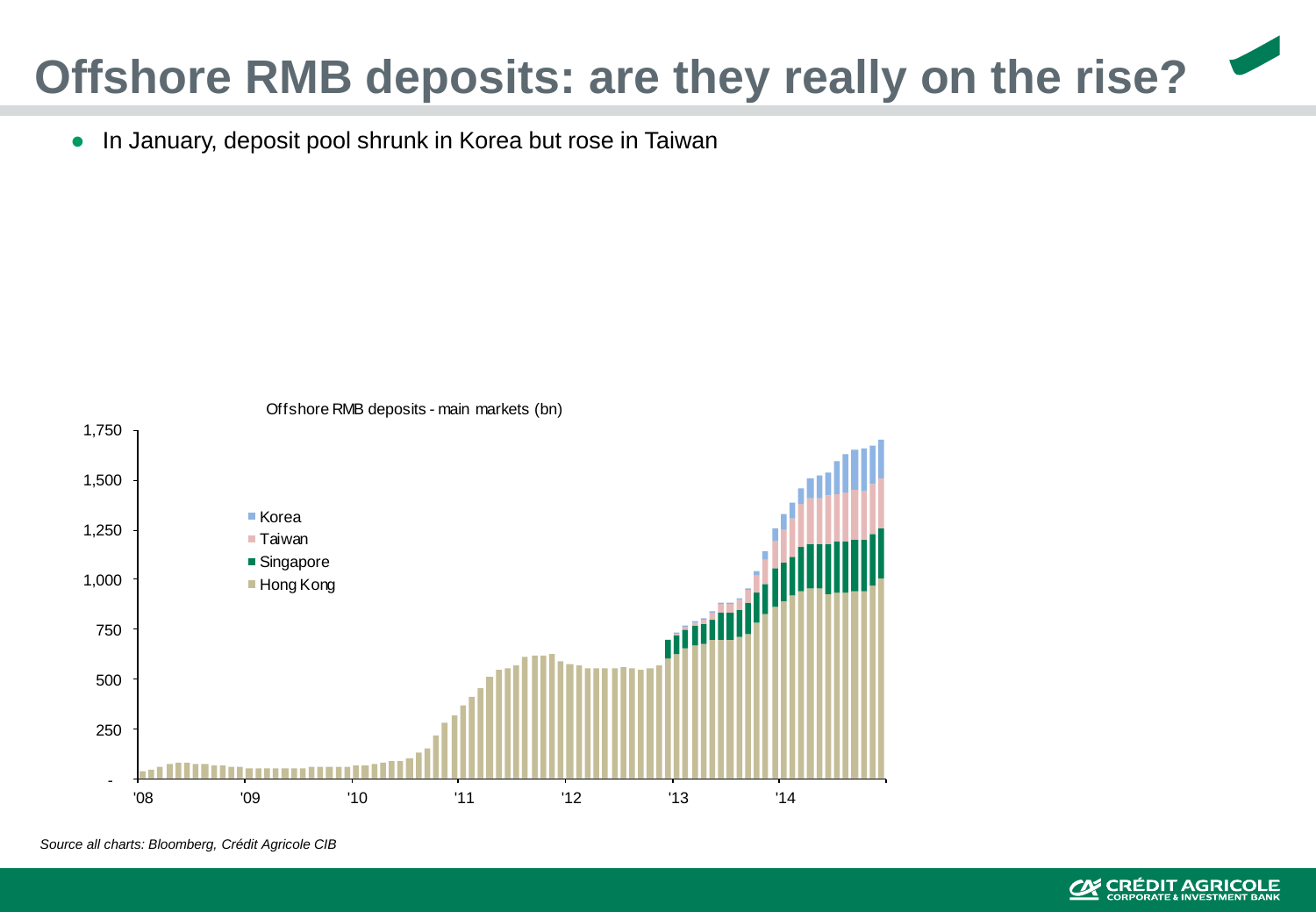## **It's all about liquidity**



- Offshore money market rates have surged above onshore rates
- $\checkmark$  Since October the RMB has been leaving the offshore market and moving back onshore
- $\checkmark$  This is partly due to the fact that CNH has been trading at a discount versus CNY, making the RMB more valuable onshore
- $\checkmark$  Liquidity will remain tight for the foreseeable future
- CNH liquidity should improve in H215 due to:
- $\times$  RMB globalization policy
- $\sqrt{R}$  RRR cuts and resulting liquidity easing onshore



Net CNH flow s from the Mainland to the offshore market (bn)

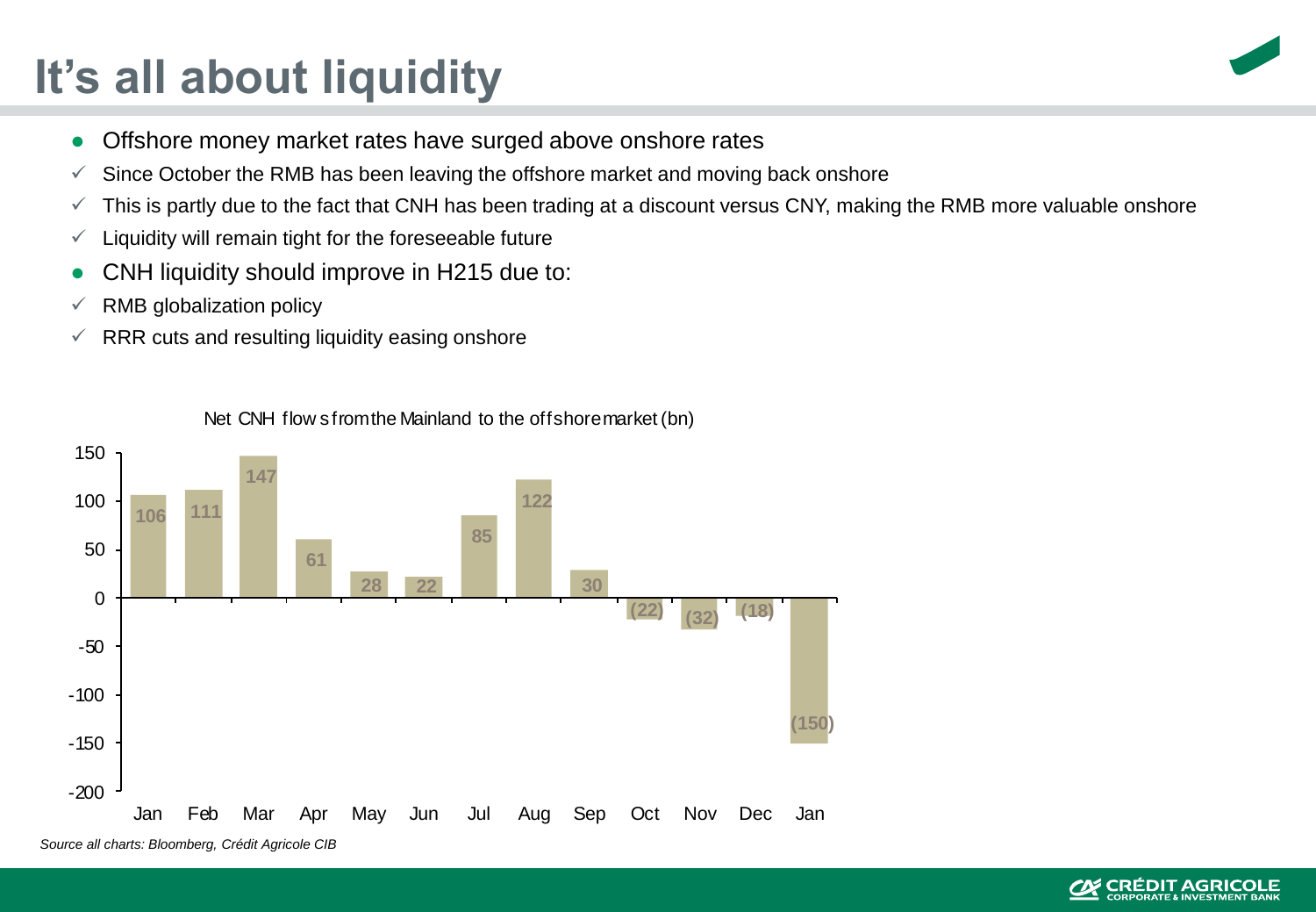# **It's all about liquidity (2)**

- Main avenues of liquidity flows from offshore to onshore markets:
- $\checkmark$  CNY-settled direct investment (biggest source of drainage)
- $\sqrt{ }$  RQFII program
- $\checkmark$  Shanghai Hong Kong Stock Connect program







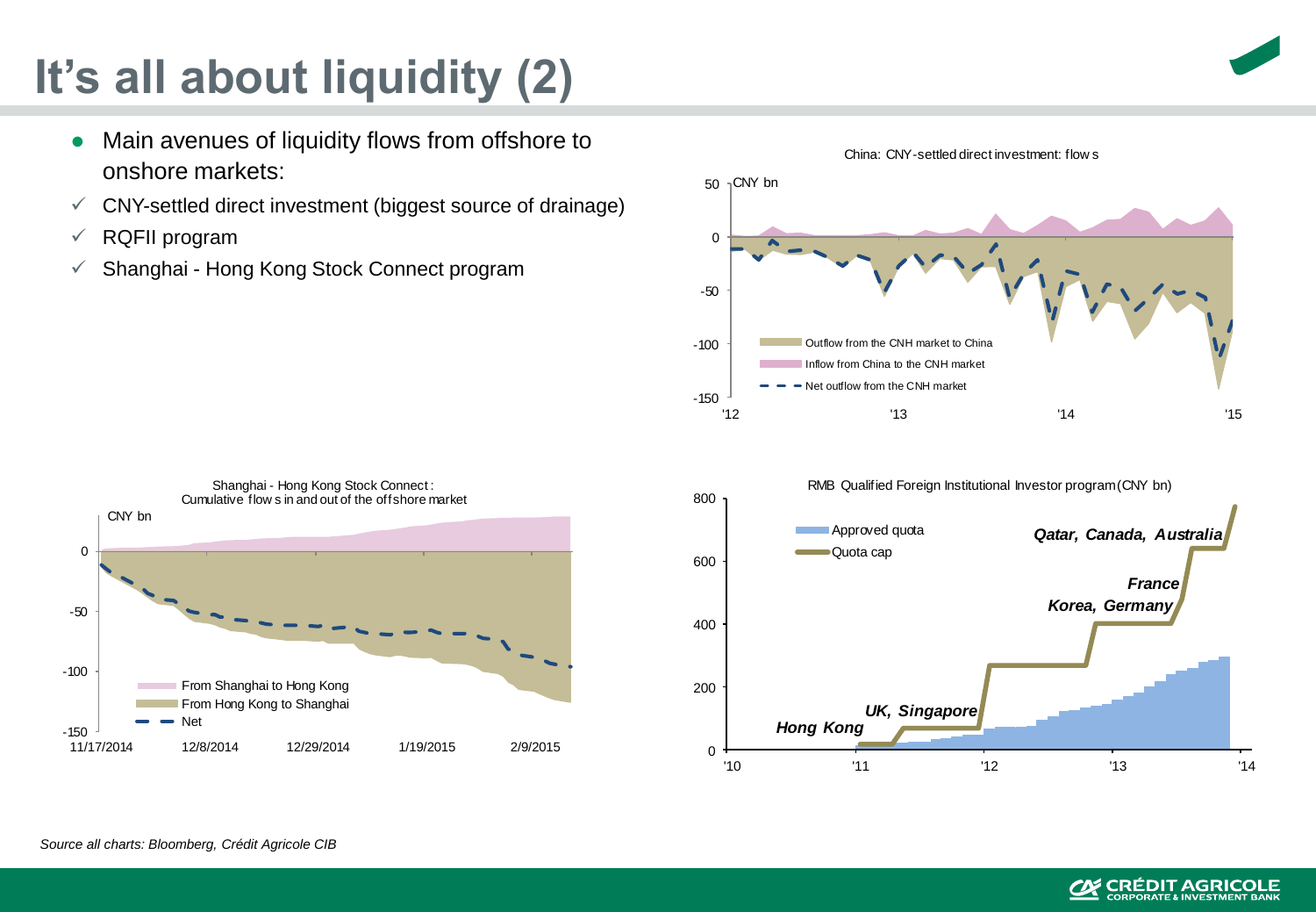#### **FX swap points have moved to the right**

- Divergence of onshore USD and RMB rates but likely to be reversed via monetary easing and post LNY
- Relentless EUR and GBP buying against the CNH by European corporates in but usually only in Q1



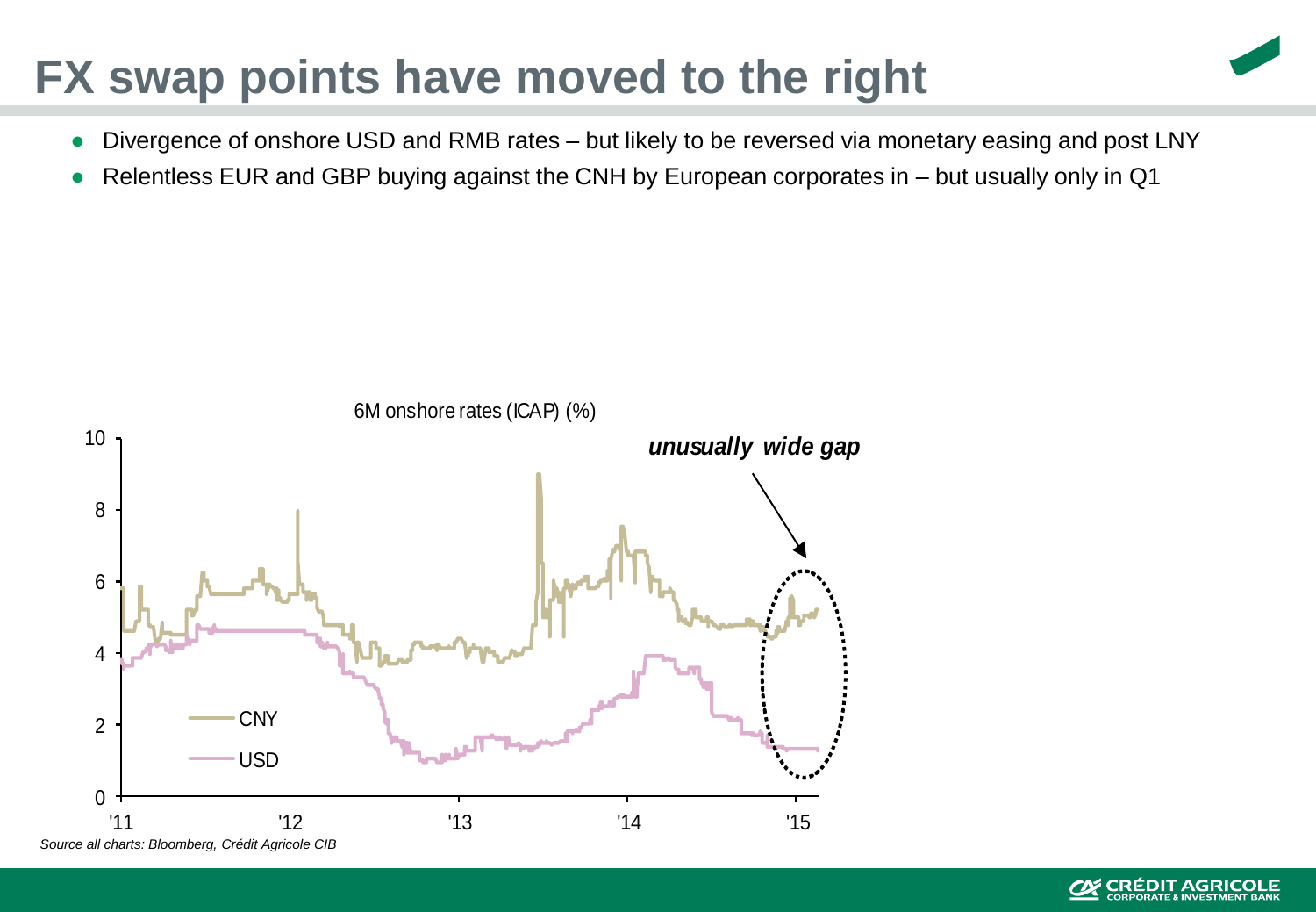## **Rising CNH swap points and CCS rates**

- Strong correlation between FX swap points and CCS
- $\checkmark$  It ensures that the smaller (CCS) market is following the larger (FX swap) market higher
- Capital account opening in the SFTZ
- $\checkmark$  It puts a floor at short-term onshore levels under offshore rates, raising long-dated CNH CCS
- Shorter rates will be supported by tight offshore liquidity



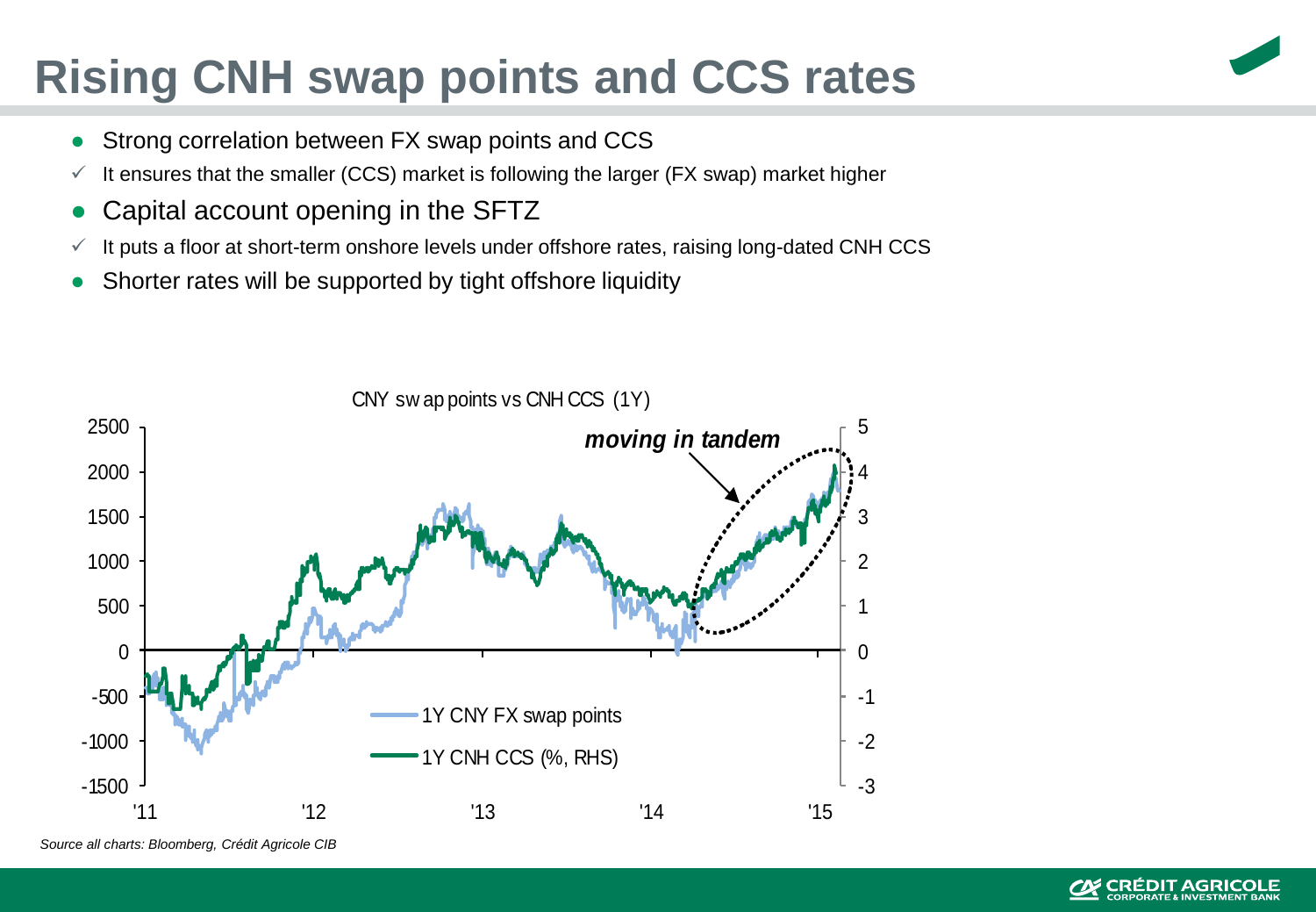

# **Forecast**

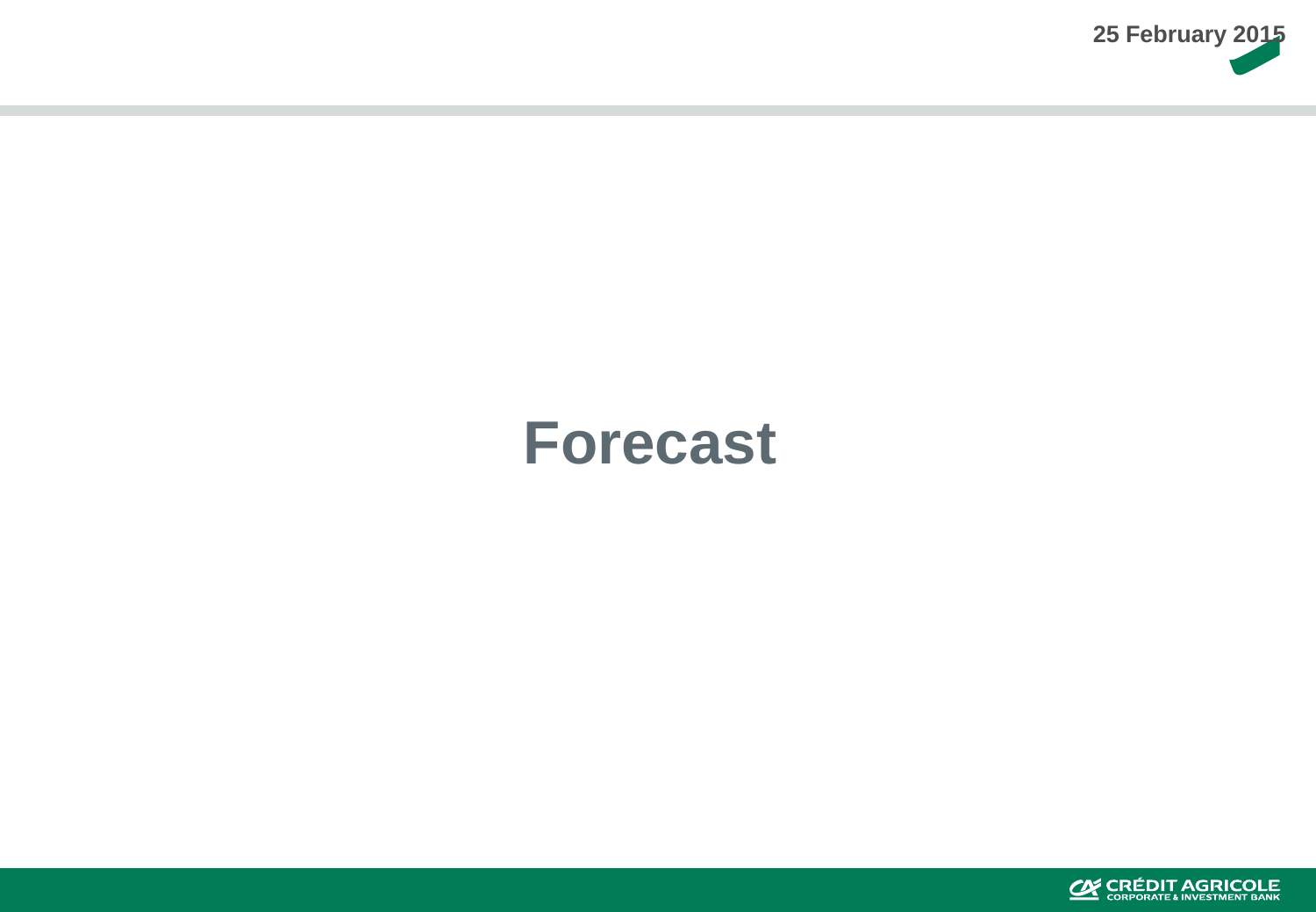#### **Quarterly forecasts**



|                            | Q <sub>1</sub><br>13 | Q2<br>113 | Q3<br>'13 | Q <sub>4</sub><br>'13 | Q <sub>1</sub><br>'14 | Q2<br>'14 | Q3<br>'14 | Q <sub>4</sub><br>'14 | Q <sub>1</sub><br>'15 | Q2<br>'15 | Q3<br>'15 | Q <sub>4</sub><br>'15 | Q <sub>1</sub><br>'16 | Q2<br>'16 | Q3<br>'16 | Q <sub>4</sub><br>'16 |
|----------------------------|----------------------|-----------|-----------|-----------------------|-----------------------|-----------|-----------|-----------------------|-----------------------|-----------|-----------|-----------------------|-----------------------|-----------|-----------|-----------------------|
| <b>GDP</b>                 |                      |           |           |                       |                       |           |           |                       |                       |           |           |                       |                       |           |           |                       |
| QoQ(%)                     | 1.7                  | 1.8       | 2.3       | 1.8                   | 1.6                   | 1.9       | 1.9       | 1.5                   | 1.4                   | 1.9       | 1.8       | 1.7                   | 1.5                   | 1.7       | 1.7       | 1.6                   |
| QoQ (%, annualised)        | 7.0                  | 7.4       | 9.5       | 7.4                   | 6.6                   | 7.8       | 7.8       | 6.1                   | 5.7                   | 7.6       | 7.4       | 7.0                   | 6.1                   | 7.0       | 6.8       | 6.6                   |
| <b>YoY</b> (%)             | 7.8                  | 7.5       | 7.9       | 7.6                   | 7.4                   | 7.5       | 7.3       | 7.3                   | 6.9                   | 6.8       | 6.7       | 6.9                   | 7.0                   | 6.9       | 6.7       | 6.6                   |
| <b>CPI (%, YoY)</b>        |                      |           |           |                       |                       |           |           |                       |                       |           |           |                       |                       |           |           |                       |
| Average                    | 2.4                  | 2.4       | 2.8       | 2.9                   | 2.3                   | 2.2       | 2.0       | 1.5                   | 1.1                   | 1.3       | 1.4       | 1.8                   | 2.8                   | 2.8       | 2.8       | 2.8                   |
| Quarter-end                | 2.1                  | 2.7       | 3.1       | 2.5                   | 2.4                   | 2.3       | 1.6       | 1.5                   | 1.2                   | 1.2       | 1.4       | 2.1                   | 2.8                   | 2.8       | 2.8       | 2.8                   |
| <b>Monetary policy</b>     |                      |           |           |                       |                       |           |           |                       |                       |           |           |                       |                       |           |           |                       |
| 1Y PBoC deposit rate (%)   | 3.00                 | 3.00      | 3.00      | 3.00                  | 3.00                  | 3.00      | 3.00      | 2.75                  | 2.50                  | 2.50      | 2.50      | 2.50                  | 2.75                  | 2.75      | 3.00      | 3.00                  |
| 1Y PBoC lending rate (%)   | 6.00                 | 6.00      | 6.00      | 6.00                  | 6.00                  | 6.00      | 6.00      | 5.60                  | 5.35                  | 5.35      | 5.35      | 5.35                  | 5.60                  | 5.60      | 5.85      | 5.85                  |
| Required reserve ratio (%) | 20.0                 | 20.0      | 20.0      | 20.0                  | 20.0                  | 20.0      | 20.0      | 20.0                  | 19.5                  | 19.0      | 18.5      | 18.5                  | 18.0                  | 17.5      | 17.5      | 17.5                  |
| <b>FX</b> rates            |                      |           |           |                       |                       |           |           |                       |                       |           |           |                       |                       |           |           |                       |
| USD/CNY                    | 6.21                 | 6.14      | 6.12      | 6.05                  | 6.22                  | 6.20      | 6.15      | 6.21                  | 6.28                  | 6.30      | 6.27      | 6.16                  | 6.20                  | 6.21      | 6.13      | 6.05                  |
| USD/CNH                    | 6.20                 | 6.14      | 6.12      | 6.06                  | 6.22                  | 6.21      | 6.14      | 6.22                  | 6.27                  | 6.29      | 6.26      | 6.15                  | 6.19                  | 6.20      | 6.12      | 6.04                  |
| <b>EUR/CNY</b>             | 7.96                 | 7.99      | 8.26      | 8.33                  | 8.56                  | 8.47      | 7.74      | 7.54                  | 6.91                  | 6.87      | 6.77      | 6.47                  | 6.70                  | 6.83      | 6.74      | 6.72                  |
| <b>EUR/CNH</b>             | 7.95                 | 7.98      | 8.26      | 8.34                  | 8.52                  | 8.47      | 7.73      | 7.56                  | 6.90                  | 6.86      | 6.76      | 6.46                  | 6.69                  | 6.82      | 6.74      | 6.71                  |
| <b>CNY IRS</b>             |                      |           |           |                       |                       |           |           |                       |                       |           |           |                       |                       |           |           |                       |
| 2Y                         | 3.37                 | 3.85      | 3.98      | 5.20                  | 4.35                  | 3.74      | 3.30      | 3.42                  | 2.90                  | 2.50      | 2.60      | 2.70                  | 2.85                  | 3.00      | 3.10      | 3.15                  |
| 5Y                         | 3.67                 | 3.80      | 4.17      | 5.25                  | 4.55                  | 4.10      | 3.53      | 3.55                  | 3.04                  | 2.72      | 2.84      | 2.96                  | 3.13                  | 3.30      | 3.45      | 3.56                  |
| <b>10Y</b>                 | 3.87                 | 4.01      | 4.37      | 5.44                  | 4.72                  | 4.29      | 3.72      | 3.74                  | 3.25                  | 3.05      | 3.20      | 3.35                  | 3.55                  | 3.75      | 3.95      | 4.15                  |
| <b>CGB</b>                 |                      |           |           |                       |                       |           |           |                       |                       |           |           |                       |                       |           |           |                       |
| 2Y                         | 3.01                 | 3.33      | 3.71      | 4.35                  | 3.57                  | 3.73      | 3.93      | 3.31                  | 3.05                  | 2.55      | 2.60      | 2.65                  | 2.75                  | 2.85      | 2.90      | 2.90                  |
| 5Y                         | 3.38                 | 3.44      | 3.94      | 4.56                  | 4.25                  | 4.06      | 4.05      | 3.51                  | 3.29                  | 2.87      | 2.89      | 2.91                  | 2.98                  | 3.05      | 3.10      | 3.11                  |
| <b>10Y</b>                 | 3.70                 | 3.68      | 4.06      | 4.78                  | 4.63                  | 4.11      | 4.02      | 3.62                  | 3.45                  | 3.20      | 3.25      | 3.30                  | 3.40                  | 3.55      | 3.65      | 3.80                  |
| <b>CNH CCS</b>             |                      |           |           |                       |                       |           |           |                       |                       |           |           |                       |                       |           |           |                       |
| 1Y                         | 2.13                 | 2.49      | 1.78      | 1.08                  | 0.97                  | 1.83      | 2.61      | 2.91                  | 4.10                  | 4.00      | 3.80      | 3.60                  | 3.70                  | 3.75      | 3.80      | 3.85                  |
| 2Y                         | 1.99                 | 2.23      | 1.82      | 1.34                  | 1.18                  | 1.81      | 2.58      | 2.86                  | 4.30                  | 4.20      | 4.00      | 3.80                  | 3.70                  | 3.80      | 3.90      | 4.00                  |
| 5Y                         | 1.92                 | 2.24      | 2.46      | 2.55                  | 2.24                  | 2.41      | 3.04      | 3.07                  | 4.20                  | 4.15      | 4.05      | 3.95                  | 3.90                  | 3.95      | 4.00      | 4.10                  |

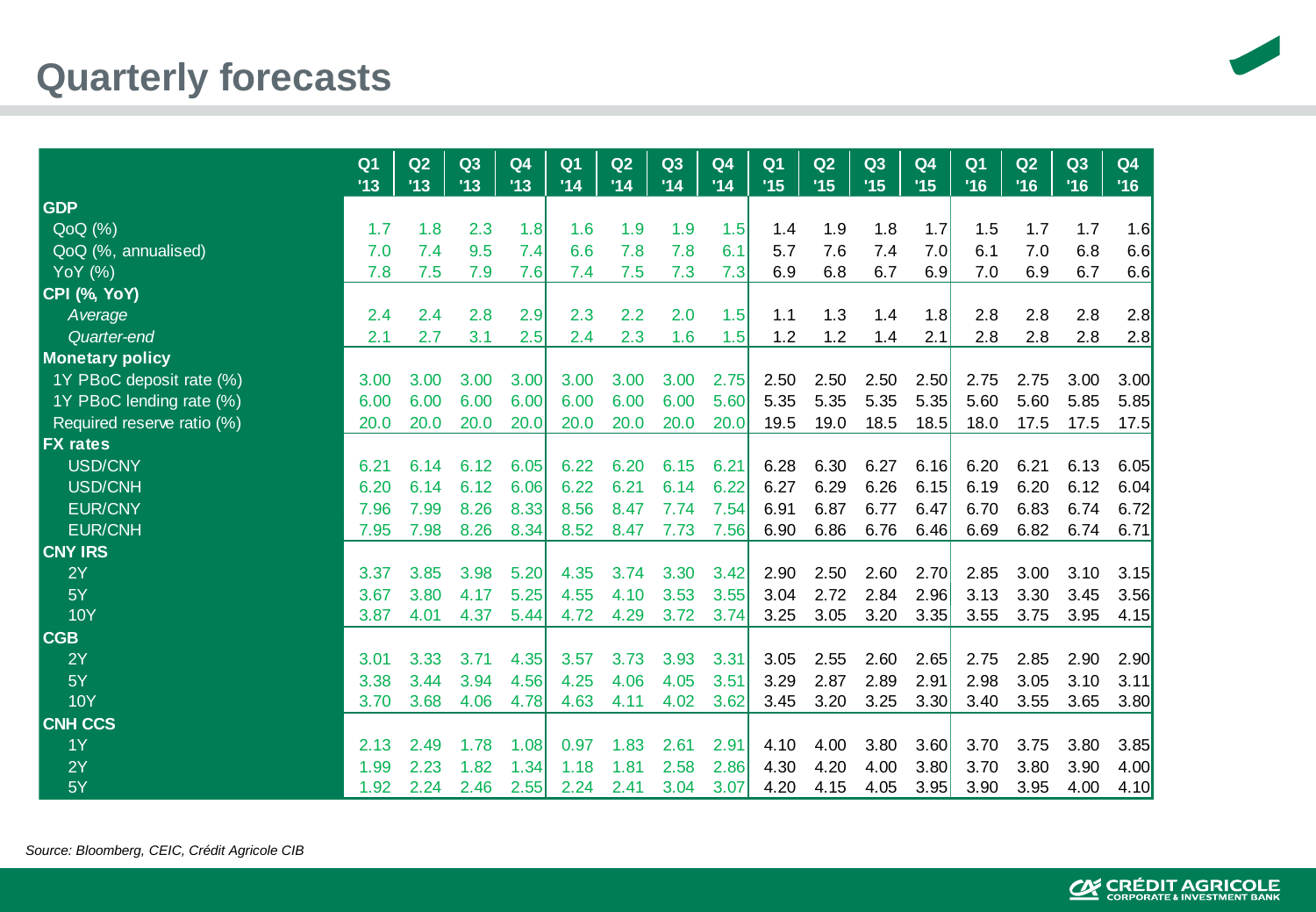#### **Annual forecasts**



|                                | 112    | '13    | '14                     | '15    | '16    |                            | 112  | '13  | '14  | '15  | '16  |
|--------------------------------|--------|--------|-------------------------|--------|--------|----------------------------|------|------|------|------|------|
| Economy                        |        |        |                         |        |        | <b>Monetary policy</b>     |      |      |      |      |      |
| <b>GDP (%, YoY)</b>            | 7.8    | 7.7    | 7.4                     | 7.1    | 6.9    | 1Y PBoC deposit rate (%)   | 3.00 | 3.00 | 2.75 | 2.50 | 3.00 |
| Contributions (ppt)            |        |        |                         |        |        | 1Y PBoC lending rate (%)   | 6.00 | 6.00 | 5.60 | 5.35 | 5.85 |
| Consumption                    | 4.2    | 3.9    | 3.8                     | 3.8    | 3.8    | Required reserve ratio (%) | 20.0 | 20.0 | 20.0 | 18.5 | 17.5 |
| Investment                     | 3.6    | 4.2    | 3.6                     | 3.6    | 3.5    |                            |      |      |      |      |      |
| Trade                          | $-0.1$ | $-0.3$ | 0.0                     | $-0.3$ | $-0.4$ | <b>Market</b>              |      |      |      |      |      |
|                                |        |        |                         |        |        | <b>FX</b>                  |      |      |      |      |      |
| CPI (%, YoY)                   |        |        |                         |        |        | <b>USD/CNY</b>             | 6.23 | 6.05 | 6.21 | 6.16 | 6.05 |
| Year-end                       | 2.5    | 2.5    | 1.5                     | 2.1    | 2.8    | <b>USD/CNH</b>             | 6.22 | 6.06 | 6.22 | 6.15 | 6.04 |
| Average                        | 2.7    | 2.6    | 2.0                     | 1.4    | 2.8    | <b>EUR/CNY</b>             | 8.22 | 8.33 | 7.54 | 6.47 | 6.72 |
|                                |        |        |                         |        |        | <b>EUR/CNH</b>             | 8.21 | 8.34 | 7.56 | 6.46 | 6.71 |
| <b>Current account balance</b> |        |        |                         |        |        | <b>CNY IRS</b>             |      |      |      |      |      |
| % of GDP (PBoC)                | 2.6    | 1.9    | 2.1                     | 1.3    | 0.5    | 2Y                         | 3.35 | 5.20 | 3.42 | 2.70 | 3.15 |
| Trade balance (goods)          |        |        |                         |        |        | 5Y                         | 3.64 | 5.25 | 3.55 | 2.96 | 3.56 |
| <b>USD</b> bn (Customs)        | 233    | 261    | 380                     | 444    | 420    | <b>10Y</b>                 | 3.83 | 5.44 | 3.74 | 3.35 | 4.15 |
| % of GDP                       | 2.8    | 2.8    | 3.7                     | 4.0    | 3.4    | <b>CGB</b>                 |      |      |      |      |      |
| Exports (volume, %, YoY)       | 9.5    | 7.9    | 5.1                     | 4.7    | 5.0    | 2Y                         | 3.05 | 4.35 | 3.31 | 2.65 | 2.90 |
| Imports (volume, %, YoY)       | 5.2    | 7.2    | 3.4                     | 5.7    | 6.3    | 5Y                         | 3.33 | 4.56 | 3.51 | 2.91 | 3.11 |
|                                |        |        |                         |        |        | <b>10Y</b>                 | 3.64 | 4.78 | 3.62 | 3.30 | 3.80 |
| <b>Budget balance</b>          |        |        |                         |        |        | <b>CNH CCS</b>             |      |      |      |      |      |
| Official, CNY bn               | $-800$ |        | -1200 -1131 -1650 -1950 |        |        | 1Y                         | 2.56 | 1.08 | 2.91 | 3.60 | 3.85 |
| Official, % of GDP             | $-1.5$ | $-2.0$ | $-1.8$                  | $-2.4$ | $-2.6$ | 2Y                         | 2.33 | 1.34 | 2.86 | 3.80 | 4.00 |
| Our estimate, % of GDP         | $-6.6$ | $-8.9$ | $-7.5$                  | $-6.5$ | $-6.0$ | 5Y                         | 2.18 | 2.55 | 3.07 | 3.95 | 4.10 |